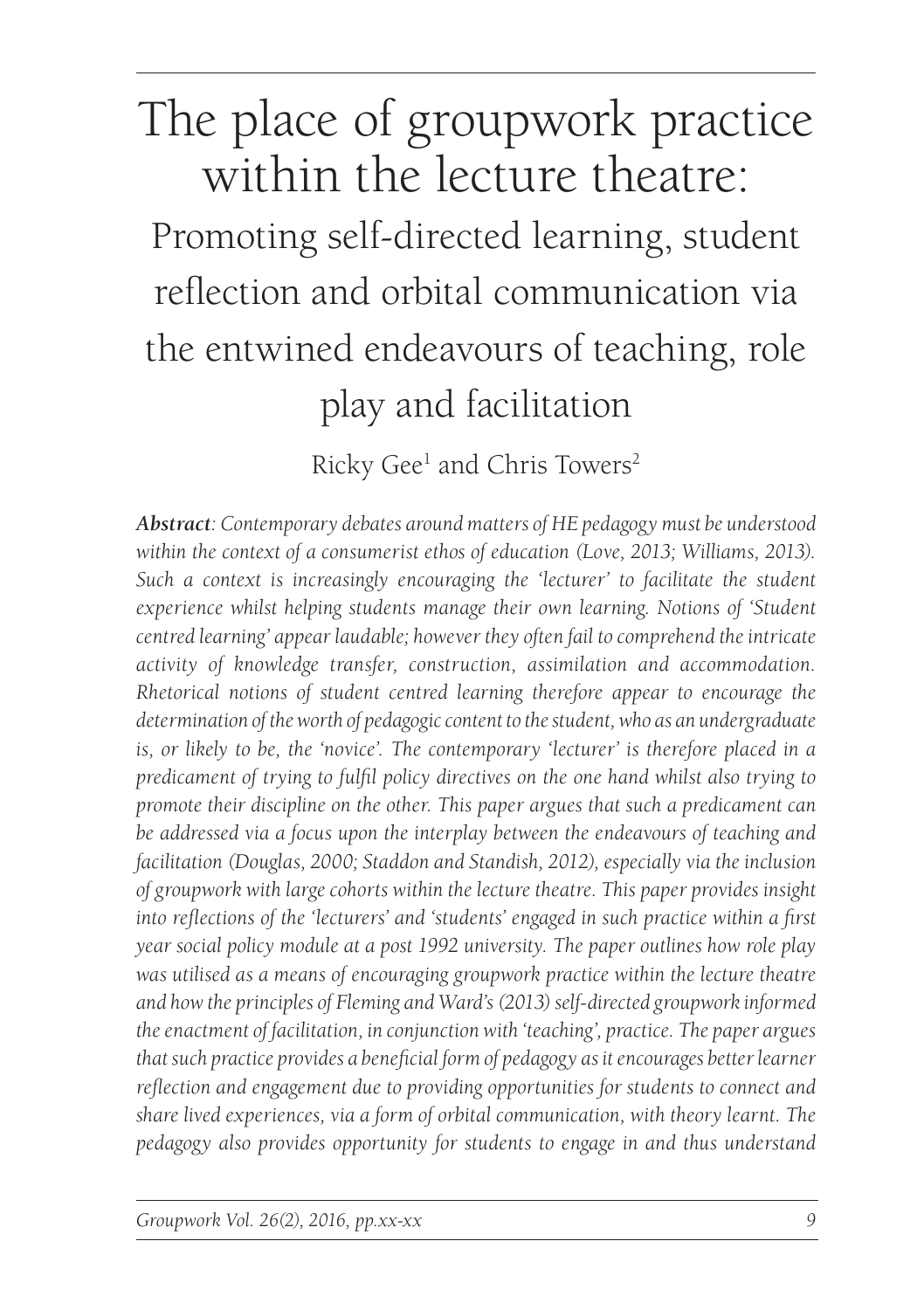*group dynamics and groupwork practices so as to be better placed to evaluate their own learning.*

*Keywords: facilitation; teaching; orbital communication; co-construction of knowledge; self-directed groupwork; large groups; higher education; role play*

*1. Senior Lecturer Nottingham Trent University, Department of Sociology*

*2. Senior Lecturer Nottingham Trent University, Department of Social Work and Health*

*Address for correspondence: ricky.gee@ntu.ac.uk, christopher.towers2@ntu.ac.uk*

*Date of first (online) publication:* 

*Acknowledgments: The authors would like to thank all of the Health and Social Care students that have taken part in the events described. The authors would also like to thank Phil Wane for his endeavours to ensure that the filming of role plays were to a high standard.*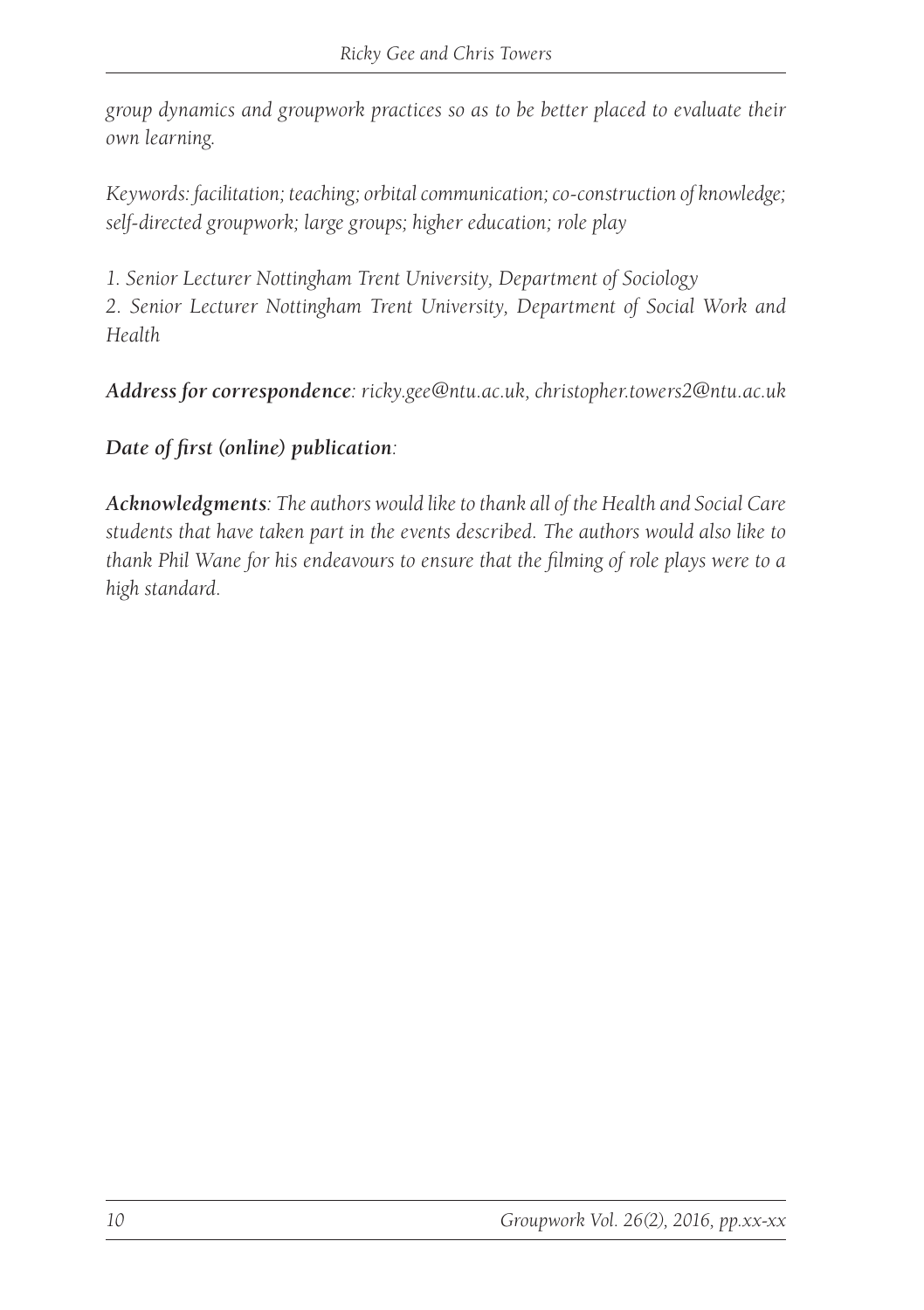## Introduction

Groupwork is a familiar interactive method of engagement that spans across a range of helping contexts from consultative, guidance, therapeutic and educative settings - inclusive of primary, secondary, further and higher education (HE). Groupwork has the propensity to facilitate deep learning (Entwistle and Waterston, 1988), enhance active engagement (Kremer and McGuiness, 1988), provide participants a role in the construction of knowledge (Dolmans et al, 2001), whilst also promoting peer learning within university settings (Boud et al, 2001; Quitadamo et al, 2009). Considering such benefits groupwork can be deemed to be a useful addition to the lecturer's pedagogic repertoire so as to be used within seminars, as well as, this paper argues, the more supposedly inhospitable arena of the lecture theatre with large student cohorts. This paper therefore considers the current contemporary consumerist context of HE, so as to reflect upon the role and place of groupwork within the confines of the lecture theatre. It has been argued by many commentators (see Love, 2013; Williams, 2013; Colini, 2012) that such a consumerist context has increased pressure upon the 'lecturer' to facilitate the student experience whilst helping students manage their own learning. Notions of 'Student centred learning' appear laudable, however they often fail to comprehend the intricate activity of knowledge transfer, construction, assimilation and accommodation (see Towers and Gee, 2012; Staddon and Standish, 2012, for more detail). Rhetorical notions of student centred learning therefore appear to encourage the determination of the worth of pedagogic content to the student, who as an undergraduate is, or likely to be, the 'novice'. The contemporary 'lecturer' is therefore placed in a predicament of trying to fulfil policy directives on the one hand whilst also trying to promote their discipline on the other. This paper argues that such a predicament can be addressed via a focus upon the interplay between the roles, and endeavours of, teacher and facilitator (Douglas, 2000; Staddon and Standish, 2012), especially via the inclusion of groupwork within the lecture theatre. The paper argues that to present lectures and seminars via a dichotomous spectrum of activity, a tendency within the literature (see Offer, 2001; Garavan, 1996), where lectures provide a dynamic of lecturer enactment and passive studentship, and seminars as a more inclusive dynamic group activity, is unhelpful given the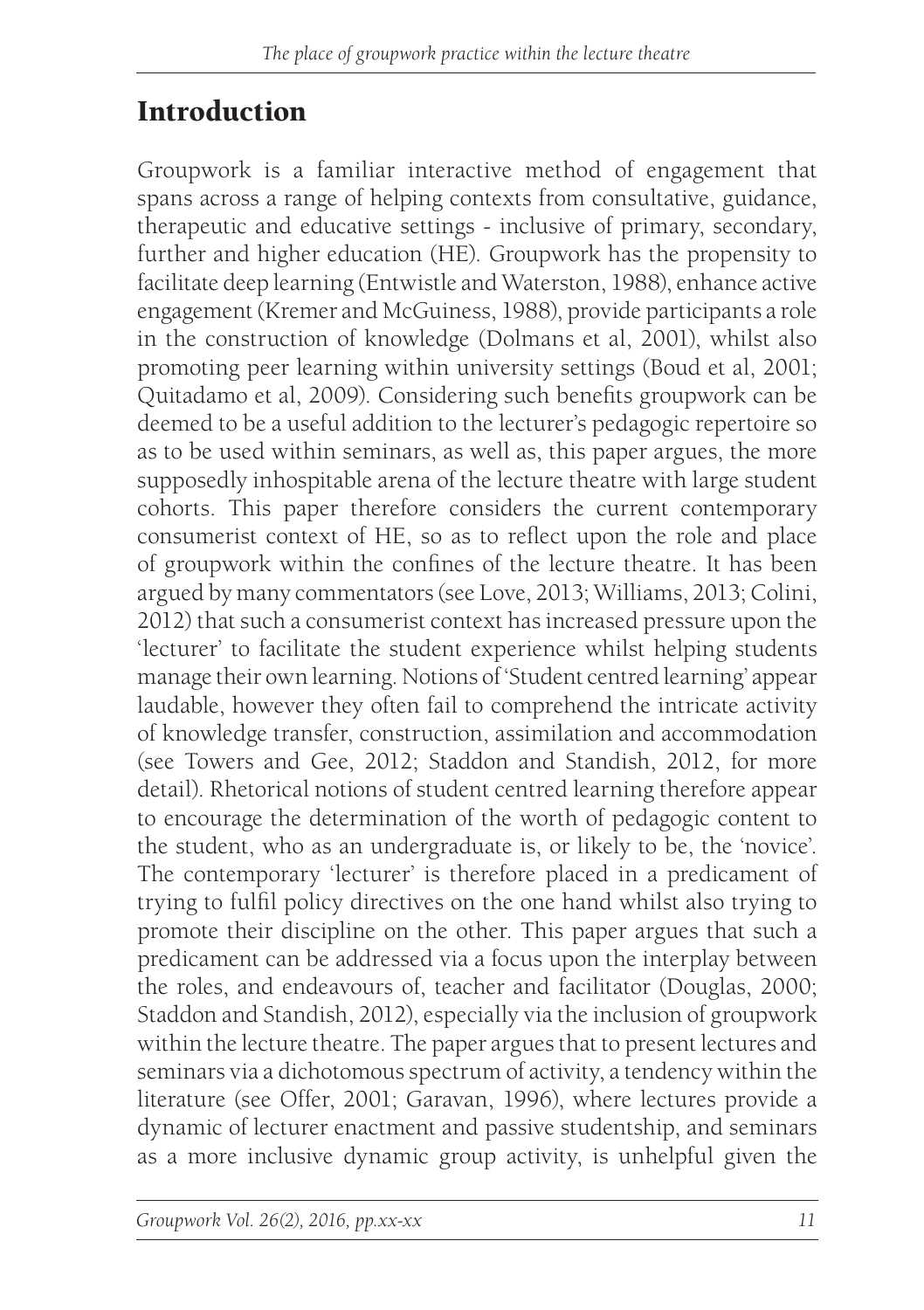predicament described above. To explore this in more detail this paper brings into play the work of Staddon and Standish (2012) in conjunction with the work of Douglas (2000) to question the roles of teacher and facilitator. To do this important dimensions of groupwork practice and the activities of lectures and seminars will be explored. The paper then argues that these activities, roles and practices have the propensity to be blurred and entwined, providing a more beneficial pedagogy. The paper provides insight into the blurring of such boundaries via a pedagogy enacted within a UK level 4, first year of undergraduate degree, social policy module. The module, 'Social Policy for Health and Social Care', uses a seminar and lecture format, one preceding the other with institutional expectations of more 'discussion' in the seminar than lecture, where more didactic methods are anticipated (Garavan, 1996). The authors were able to break this expectation within the lecture theatre via the inclusion of groupwork practices. The paper argues that the encouragement of a facilitative leadership style, whereby the 'Lecturer' establishes environments in which learners feel comfortable (Laird, 1985), and adheres to the principles of self- directed learning (Laird, 1985; Boud et al, 2001; Quitadamo et al, 2009; Fleming and Ward, 2013) can be an effective pedagogic endeavour, particularly when entwined with aspects of 'teaching'. The paper argues that although there were many constraints in place to prevent self-directed groupwork – a prominent influence upon the authors - the authors still took to heart the principles of such an approach to embellish a facilitative leadership style that encouraged an interactive pedagogic experience, in conjunction with important aspects of 'teaching' (Staddon and Standish, 2012) or directive leadership (Douglas, 2000). The paper then considers the additional use of role play, utilised as a means of encouraging groupwork practice, so as to provide a focal point of discussion and debate within the lecture theatre. Such use of role play, which centred on the experiences of an invented character called 'Colin', informed by the author Chris' experiences and knowledge of welfare policy, provided opportunity for students to consider and *apply* social policy theory learnt, via the interplay between micro and macro perspectives as well as the resonances between personal enactment and wider social theory – harmonising with notions of drama and dramaturgy (Goffman, 1959). This paper provides insight into reflections of 'lecturer' and 'student' engaged in such practice. The paper argues that such practice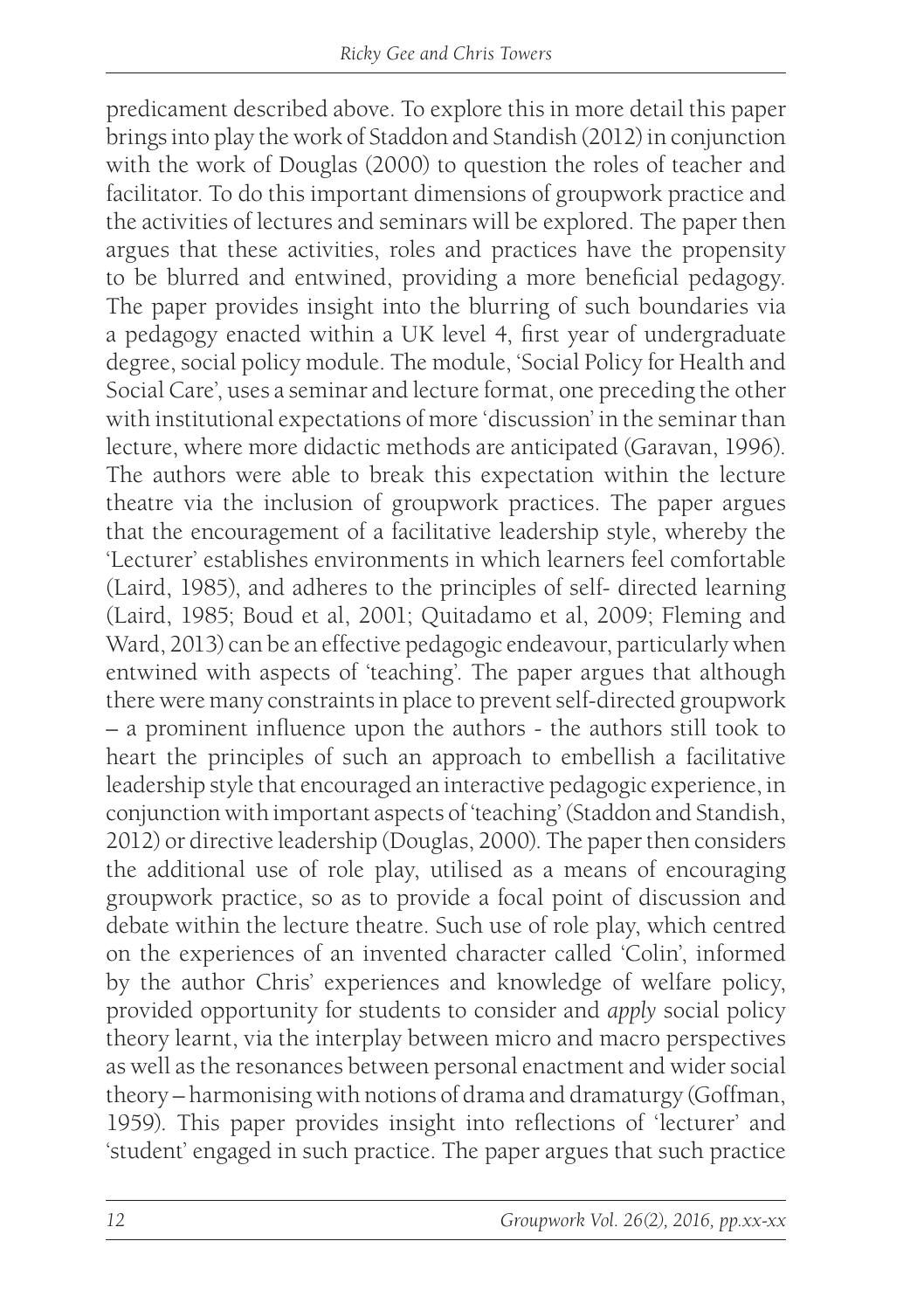provides a beneficial form of pedagogy as it encourages better learner engagement, provides opportunity for students to connect and share lived experiences, evoking orbital communication (Law, 1996), where participants discuss and debate amongst themselves, with theory learnt. By engaging in groupwork activities and group debates, in the lecture theatre, students were also provided with opportunity to understand group dynamics due to engaging with groupwork practices so as to be better placed to evaluate their own learning (Brookfield, 2009).

#### Exploring the parameters of groupwork and how it can contribute to HE learning with large student numbers

This section starts by exploring important parameters of groupwork theory and practice before considering the nature of group leadership within HE settings. The section therefore questions groupwork leadership styles, via the work of Douglas (2000), to explore the relationship between facilitative and directive group leadership and how this may fit with different settings. The notion of facilitative leadership considers the principles of self-directed groupwork and how this can address aspects of social justice (Fleming and Ward, 2013). Once this has occurred the paper brings into play the work of Staddon and Standish (2012) and their considerations of the role of 'teaching' within HE. The paper then considers the relationship between group leadership styles and the activity of teaching so as to consider how such a relationship may aid pedagogic practice.

What exactly is a 'group'? Brown (1999) suggests that the key concepts are: a defined membership; interdependence; boundaries; agreed purpose; and some size limitations for example, no more than 12 members. Forsyth defines a group as 'two or more individuals who are connected to one another by social relationships' (2005, p.2-3). One can offer critique of all definitions for there is no intrinsic reason why any given number of participants should constitute a group, definitions are arbitrary and contestable. It is our view that a large cohort of students can be considered a group, that such configuration does not have to be confined to the notion of 12 members, and that such configurations can still engage in groupwork, especially as there is the potential to split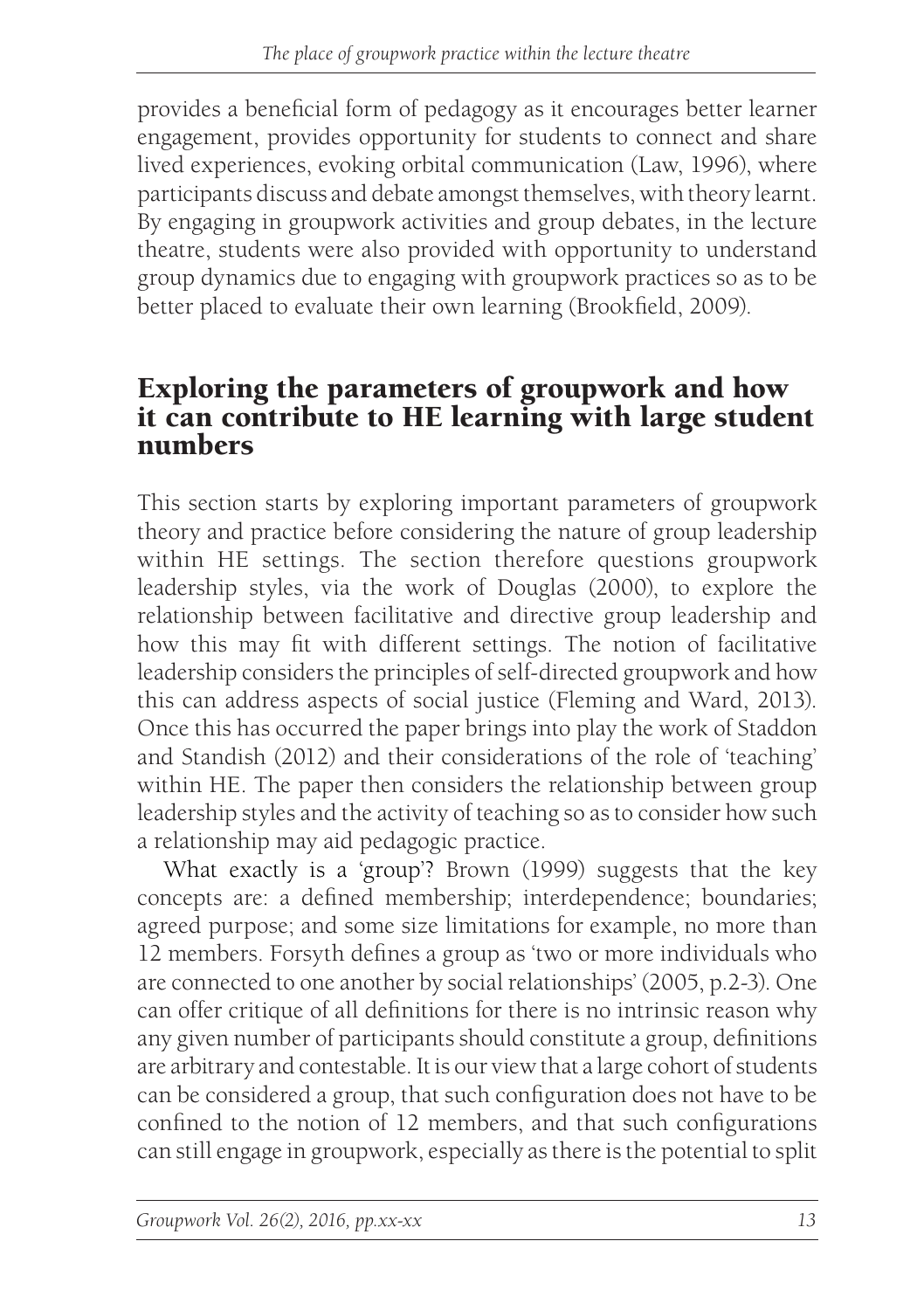such a large group into smaller groups. The paper also wishes to assert Forsyth's (2005) notion of a group is one where individuals are connected by social relationships, which is the case for our study, where the participants, in this case level 4 students, are connected via the experience of teaching and learning. With this being the case it becomes useful to acknowledge where there are similarities and differences between group settings. Douglas (2000), a prominent writer in the field of social work, provides a useful typology to distinguish between different types of groups with special consideration being paid to the group's relationship with the group 'leader'. The typology consists of two types – group as context and group as instrument. Group as instrument is likened to adhere to the concept of 'mutual aid' where the leader seeks to establish a situation in which 'all the members come to trust one another to work as a unit' where 'the responsibility for the running of the group lies with the group.' Leadership is viewed as not being dominant 'as the members exercise the power and the influence they have learned to grasp for their mutual benefit' (Douglas, 2000, p.5). Context in comparison is where the leader exerts more authority on the group and where individuals seek to achieve their own objectives with the other participants potentially providing a mere backdrop to activity. What becomes apparent with the confines of the lecture theatre – both in terms of room layout and the large numbers of participants - is that certain kinds of leadership appear to be more suited toward group as 'context'. Douglas (2000) suggests that groups as 'context' tends to involve a certain type of leadership that of being 'directive' – where 'knowledge of the leadership is essential in guiding the group members' (pp. 5-6). The lecture theatre therefore invites for leadership as presentation - an efficient means of transferring knowledge from the 'expert' to the student – what hooks (1994) would describe as a form of banking pedagogy. Within the field of career education and guidance, Offer (2001, p.60) theorises a continuum of groupwork activities that may be delivered, from 'public speaking to interventions very close to individual interviewing.' Offer (2001) proposes that public speaking is likened to a formal presentation which has clear 'rules' and a skill set that is familiar and theoretically comprehensible to both the practitioner and service user. Offer (2001) continues to assert these rules exist regardless of whether it is to 'sell' an idea or product or economically inform a large number of people. The other end of Offer's (2001)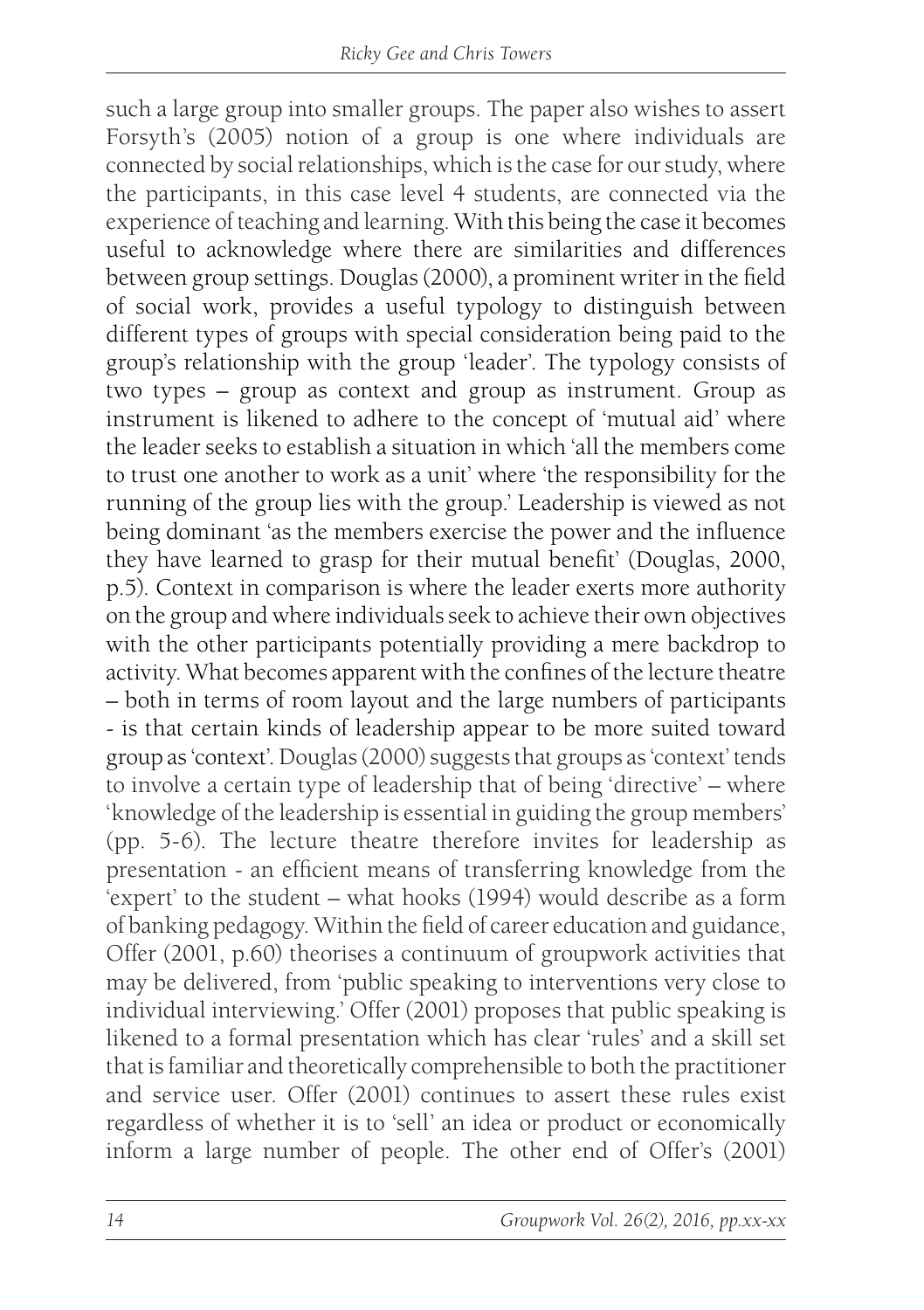groupwork continuum suggests learning opportunities that encourage the sharing of participant ideas so as to share constructive suggestions on learning. It is an opportunity to learn pre-set material which is to be of use to the group, whilst also providing an opportunity for individuals to identify that which is pertinent to their own situations and experiences, which may also be shared – thus evoking a form of critical pedagogy that hooks (1994) would suggest is more engaging and allows knowledge to be constructed within the room. The ability to simultaneously extract 'group processes' yet focus on 'personal experience' appears to be a useful mechanism to influence pedagogy (Law, 1996). Such activities and contexts requires a different form of leadership which Douglas (2000) would describe as facilitative - where leadership endeavours to make participants aware of their own resources, or what Law (1996) would describe as neutral leadership where the lecturer/facilitator of learning involves the student fully and encourages 'orbital communication', a style of communication that could be said to bypass group leadership. Fleming and Ward (2013, p.50), influenced by Mullender and Ward (1991), suggest that facilitation, as opposed to 'being led', is an important aspect of groupwork and pedagogy. Fleming and Ward (2013)'s assertion is that facilitation benefits from the practice and principles of self-directed groupwork, a means of avoiding oppressive practice. Mullender, Fleming and Ward (2013) develop such notions by advocating social action, which explicitly outlines a value base in the form of six practice principles which emphasise: the evasion of labels, the rights of group members, basing interaction on a power analysis, aiding people to attain collective power through coming together in groups and challenging oppression through practice, and groups adhering to facilitation as opposed to being led (Fleming and Ward 2013, p. 50). Adhering to such principles means that social justice becomes an important contemplation where the experiences of individuals can be heard and taken account of. Such notions are of great appeal to the authors and consideration of their influence needs to take into account the constraints of the lecture theatre - for example, student expectations of enactment, timetable constraints and the Victorian lecture theatre layout of rows of seats – an arena that the authors wished to take advantage of so as to create a more engaging pedagogy. Taking such notions of leadership into consideration, especially within the realms of HE, it is worth noting the role and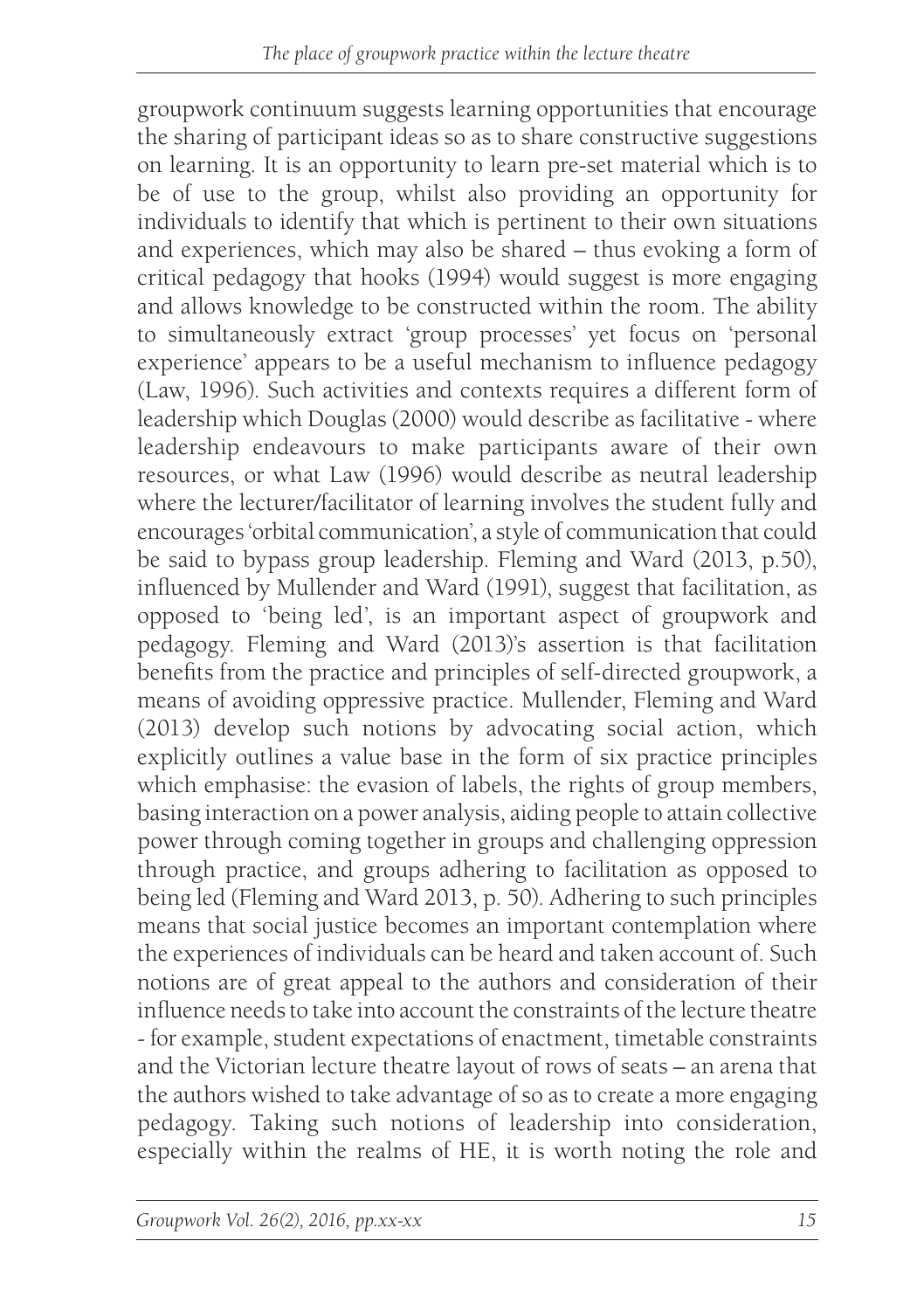benefits of facilitation, influenced by the principles of self-directed groupwork, with its relationship with teaching. Whilst the principles and attraction to facilitative and self-directed groupwork is admirable caution must be considered against its over emphasis. It would be easy, especially within the context of a consumerist ethos within HE (Love, 2013) to enthuse about the idea of a teacher to facilitate the student 'experience' and to imagine that she is less the teacher and more the one who merely takes students to the material and leaves them to manage their own learning. Student centred work pays less attention to 'leading' and more to allowing the student to bring in their own experiences to the text or indeed the group. Staddon and Standish (2012), prominent writers within the field of the philosophy of education, concede that 'student centred learning', which begs for pedagogy as facilitation, seems laudable in a sense, but should that mean leaving the determination of the worth of the material to the student who in this case, is, or can be, the 'novice'. Using the example of the historian, Staddon and Standish (2012) suggest that a student of history needs to learn from the historian, learn how to learn and enquire, to not do this is to abdicate pedagogic responsibility. So whilst we adhere to the principle of facilitation it would be unwise to not suggest that there is an important onus on the teacher to teach, to promote their discipline, as well as facilitate, where 'teaching' becomes a means of enablement, a form of 'facilitation' where facilitation becomes a form of 'teaching'. Indeed Case et al (1994) argue that placing teaching and facilitation at polar ends of a spectrum, or suggesting we adopt one rather than the other, is to present a false dichotomy. Case et al (1994) puts forward the idea that, within the context of children's schooling and education, facilitation is the process of ensuring that the preconditions for teaching occur, not only via consideration of physical environment, but also via the means of sharing and engaging with each other. Facilitation from this perspective is akin to motivating, guiding, justifying and inferring- but it is not in itself teaching and it is not enough to bring about learning. Staddon and Standish (2012) argue similarly that students need something of substance to work with before they can engage in the sharing of experiences. There has to be some reference to a core of knowledge (Case et al, 1994) before facilitation can begin and facilitation is the means rather than the end. That said there is of course room for experiential knowledge, sitting alongside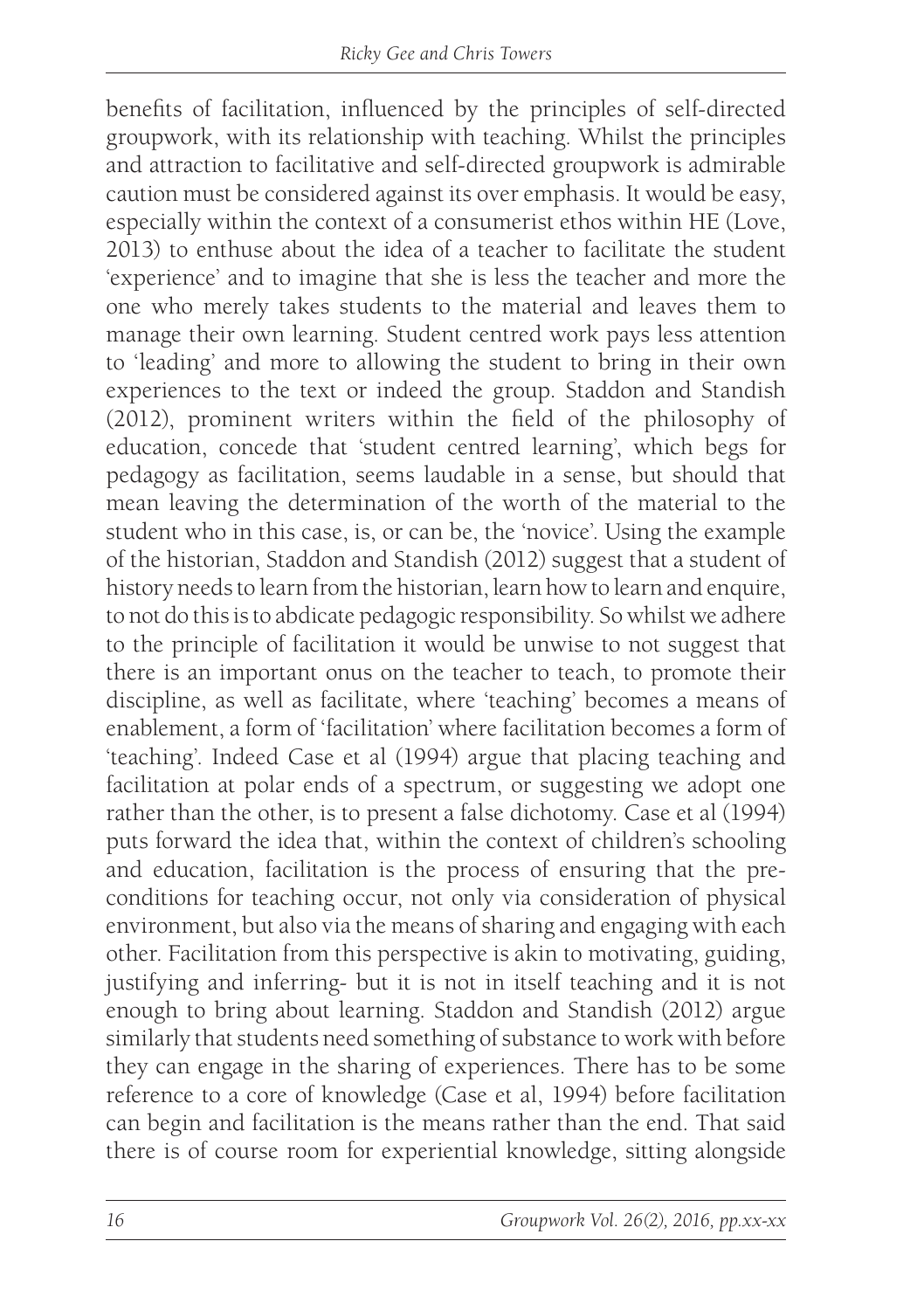any core knowledge, including the questioning of 'core knowledge', and the teacher/facilitator can work to align the two or bring some light on the relationship between them. For the authors the utilisation of groupwork was seen as a useful endeavour to do this, yet the constraints of the timetable and the lecture theatre needed to be taken into account, where aspects of theory needed to be instilled – which requires the mapping of pre-set material advocating a directive leadership approach – echoing earlier points about the importance of teaching as well as facilitation, guiding as well as facilitating the voicing of student experiences (Case et al, 1994; Staddon and Standish, 2012). The constraints considered – especially within the confines of the academic timetable, the need to teach large numbers within a lecture theatre, as well as constructive alignment (Biggs, 1999), outlining pre-conceived learning outcomes within the curriculum – that the administering of self-directed groupwork, an initial aspiration of the authors, was a difficult endeavour yet one that still bears an importance influence.

Not deterred by such constraints the authors of this article were concerned to allow unpredictable thoughts and ideas to surface in discussions within the lecture theatre, in this case of social policy. This is a place where ideas may question orthodox or rational views of the social world and bring new knowledge and understandings of issues akin to policies explored whilst being relevant to wider policy debates around welfare and entitlement. In doing so one brings into play the interrelationship between micro and macro politics and thus brings pedagogy to an embracement of the principles of self-directed groupwork outlined earlier. This was also seen as an important endeavour especially as Fleming and Ward (2013) highlight that since 1991 the role of facilitation in the field of social practice has faced considerable decline. Our intention was to expose students to facilitative groupwork with the hope that this could become part of their own practice repertoire, with a clear focus on anti-oppressive practice and an aspiration toward social justice. The authors found role play as a useful mechanism to allow aspects of facilitation, embracing the principles of self-directed groupwork, as well as important aspects of teaching, to be connected so as to provide a novel and engaging form of pedagogy within the confines of the lecture theatre.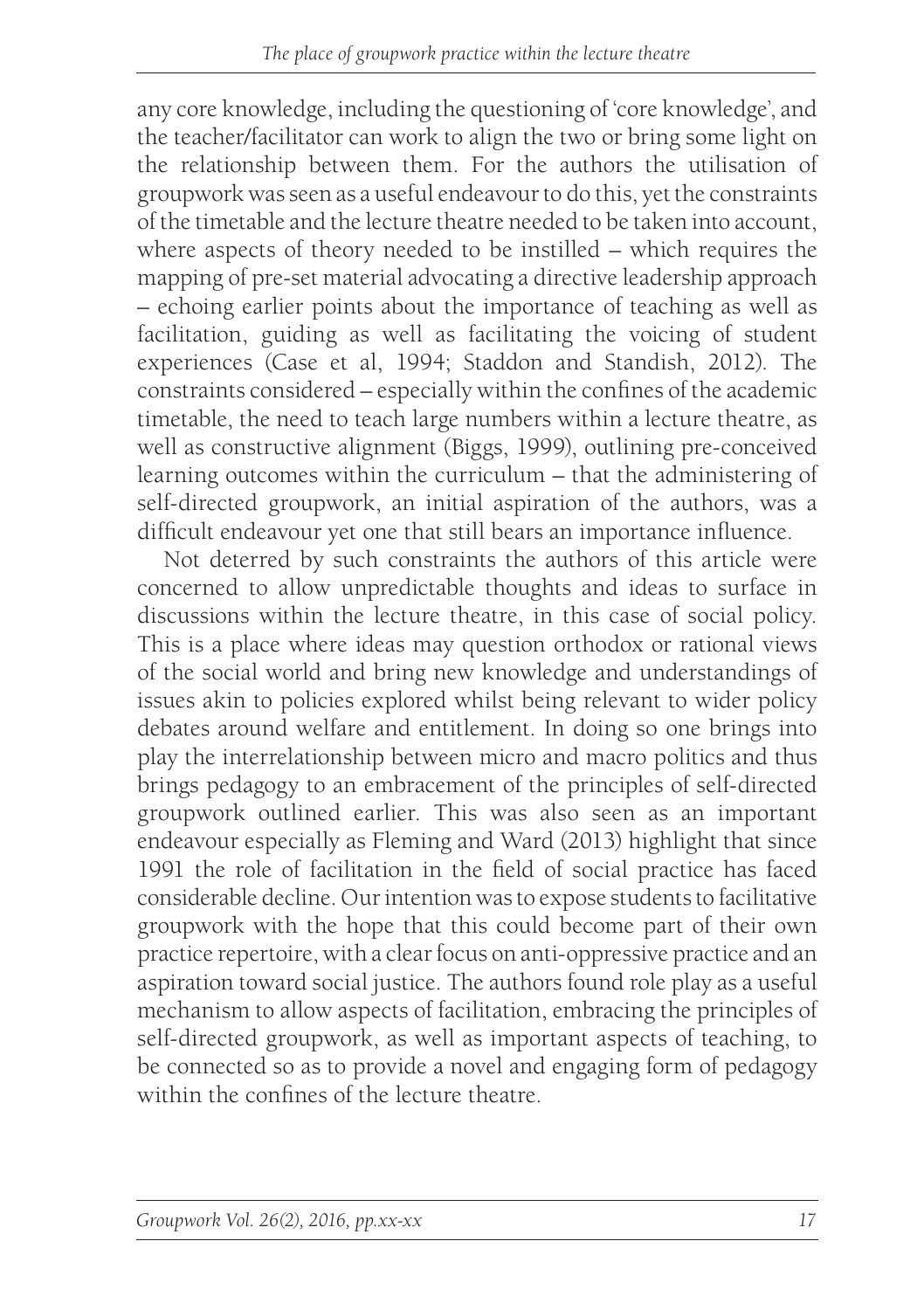### Role play and groupwork

The authors were aware of how groupwork could be a good method to allow students to explore the complex relationships between theory, research and practice (Johnson and Johnson, 1997; Mills, 1967). Groupwork was envisaged as a means of allowing, via simultaneous teaching and facilitation, an interplay between teacher/facilitator and student/learner, the coming together of different forms of learning and different ways of knowing. The authors, keen to explore the potential for the inclusion of groupwork within the lecture theatre, were intent on using role play to enhance such interactivity, so this section provides insight into the use of role play and how it proved to be a useful catalyst for provoking groupwork within the lecture theatre.

'Role play' is just that, it is play, drama that considers notions of 'role' and the roles that people play within life via a range of different theatres of action. Role play practises and rehearses scenarios where students can learn through observation, but also participate in the drama itself. Issues of role and identity are a common theme in sociological discourses and do in themselves provoke such exploration. Goffman (1959) argues – via his sociological method of dramaturgy, exploring the micro actions of everyday life and their relation to wider social assemblages - that when an individual enters the presence of others they commonly seek to learn information about the person and to project that understanding upon them ( p.6). They want to know her general social and economic status, her conception of self, her attitudes, competence and level of trustworthiness. Goffman (1955) takes an interest in how people present themselves and if, or to what extent, they manage to maintain a positive sense of themselves in groups and maintain what he calls 'the positive social value' ( p. 338). Groups were for Goffman, critical sites of interaction and places where people are defined and seek to maintain their 'face'. We as authors were not only concerned with the development of ideas or theories through groupwork and role play, but were also interested in the dynamics of groups themselves. We were also interested in how we could maximize the potential for teaching and learning within the confines of time and space, one hour within a lecture theatre with fixed seating. We were additionally interested in how group members may interact with each other in ways that develop in students, not only a growing understanding of welfare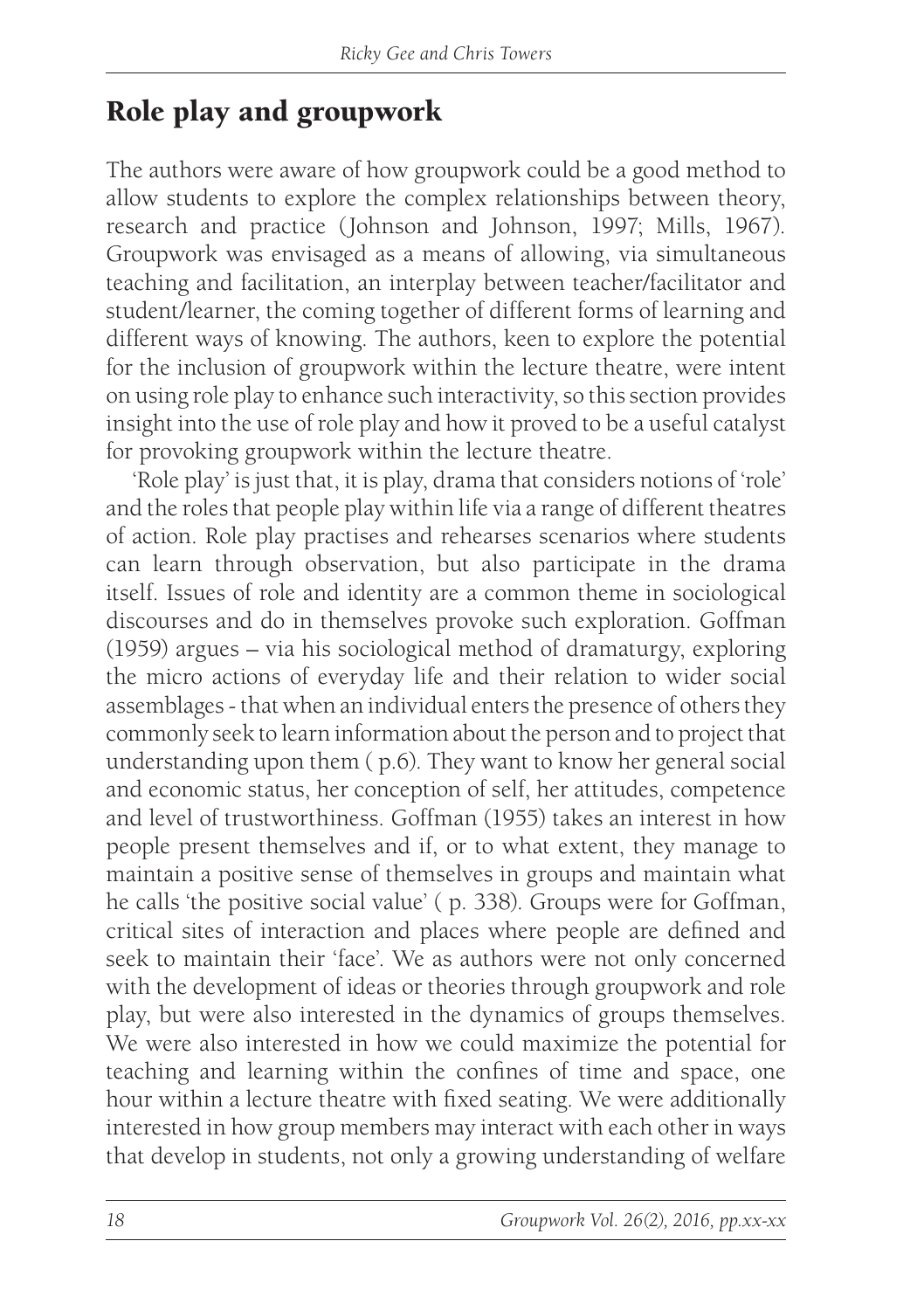and policy but of, how they themselves may operate within groups and understand how groups may help to shape understandings, but also perceptions of the interplay of self and other. This could occur on two levels, via the engagement of watching the role plays put forth, but of also acknowledging one's reading/s of such role plays, and how such a reading was to compare to other viewers and the actors themselves. We were interested not only in outcomes but in group process and dynamics. We were in the process of showing active interest in the principles outlined earlier of the rights of group members, but also the principle of sharing knowledge and understanding in the interest of promoting social justice (Fleming and Ward, 2013). Roleplay was a sensual catalyst, a focus, a spectacle, to enable such processes to unfold, a drama that provided many perspectives and opinions, a means by which students could learn on many levels, of policy, of group processes and of self, its creation and maintenance and potential decline.

The role plays utilised within the module centred on the experiences of an invented character called 'Colin', played by the author Chris and informed by his personal experiences and knowledge of welfare policy. 'Colin', a middle aged man situated at the cutting edge of welfare provision, an important aspect of the Social Policy module in question, via the role plays experiences unemployment, the claiming of a range of benefits, such as Jobseekers Allowance, as well as mental health challenges. Colin became a means of making apparent the micro politics of the everyday experiences of a person on welfare benefits, a means of investigating the 'sharp end' of welfare provision, where technocratic decisions made in policy circles had implication upon Colin's life. In the case of exploring the claimant and entitlement of different welfare benefits the authors presented role plays of situations where dilemmas were traced across conceptual 'knife edge' scenarios (see Towers and Gee, 2012), such as; if 'Colin', the focal character, played by Chris Towers, should or should not attend the government's 'work programme'? 'Colin' was actively presented, either via live or videoed performances involving lecturers and/or members of the student cohort, engaged in many social situations, interacting with a range of other characters within different theatres of his life, such as interacting with claimant advisors, Colin's partner and friends. Colin therefore could be seen to play various interrelated 'roles' in these different contexts from 'jobseeker' to 'parent'. This related to welfare policy, where students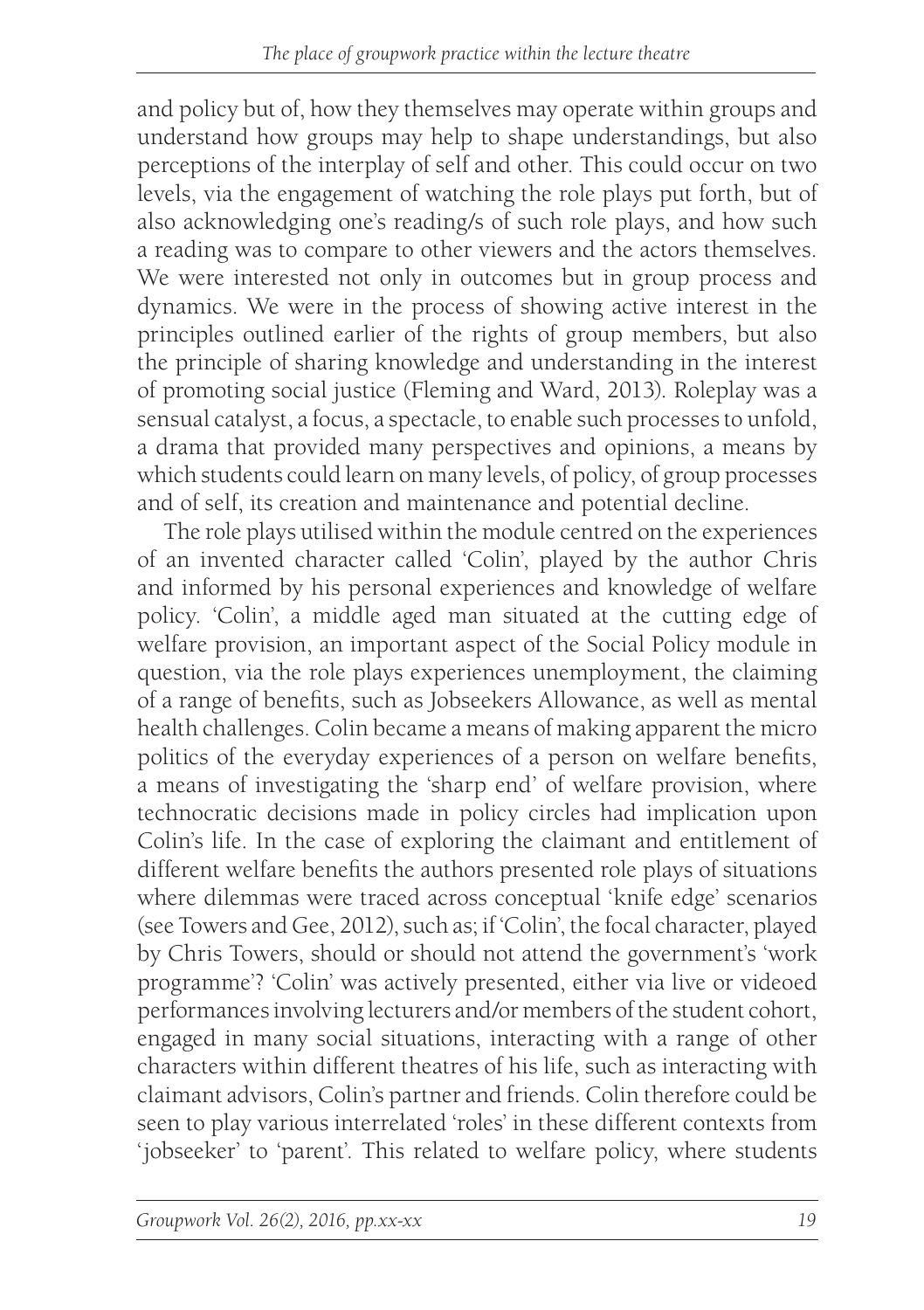were required to understand social policies, to learn certain kinds of knowledge to understand the information relevant to decisions about such entitlement, again how the micro action interrelates with the macro perspective of policy, and how welfare policies have the potential to significantly influence all aspects of Colin's life career, the interconnected social strands in his life (Goffman, 1961). Such knowledge of social policy included detailed policy references but also social and economic literature – via various texts such as the Joseph Rowntree Foundation web-site, through to data from housing providers on the scale and quality of social housing and from key social policy textbooks to editorials in the broadsheets and popular press - about people's lives so that they can understand the contexts in which choices are presented and actions taken. From this knowledge and discussion students could develop awareness of the potential to challenge oppression through practice and in doing so commit to a consideration of and potential actions toward social justice (Fleming and Ward, 2013). Students are encouraged to 'know' how policies and policy makers both recognise entitlement but also question it. They are in fact encouraged to 'know' the potential knife edges within a topic area and early sessions in the curriculum have focused on key themes and ideas before considering the details of policy. These themes and ideas are introduced in lectures, providing early explorations of their meanings which are discussed at length initially in seminars and then via the use of role play within 'lectures' which became a catalyst for lecture discussions, debates and groupwork. Such practice therefore entwined the roles of teacher and facilitator within the lecture theatre as discussed previously.

#### Learning– via facilitative groupwork entwined with teaching

Taking into account the discussions above the authors wished to provide a pedagogy that addresses issues of social justice both in terms of its content, an important aspect of the discipline of social policy, but also its pedagogic process. A means of entwining teaching, providing and transferring knowledge, as well as facilitation, a means of providing voice to the student, enabling the ability to construct knowledge in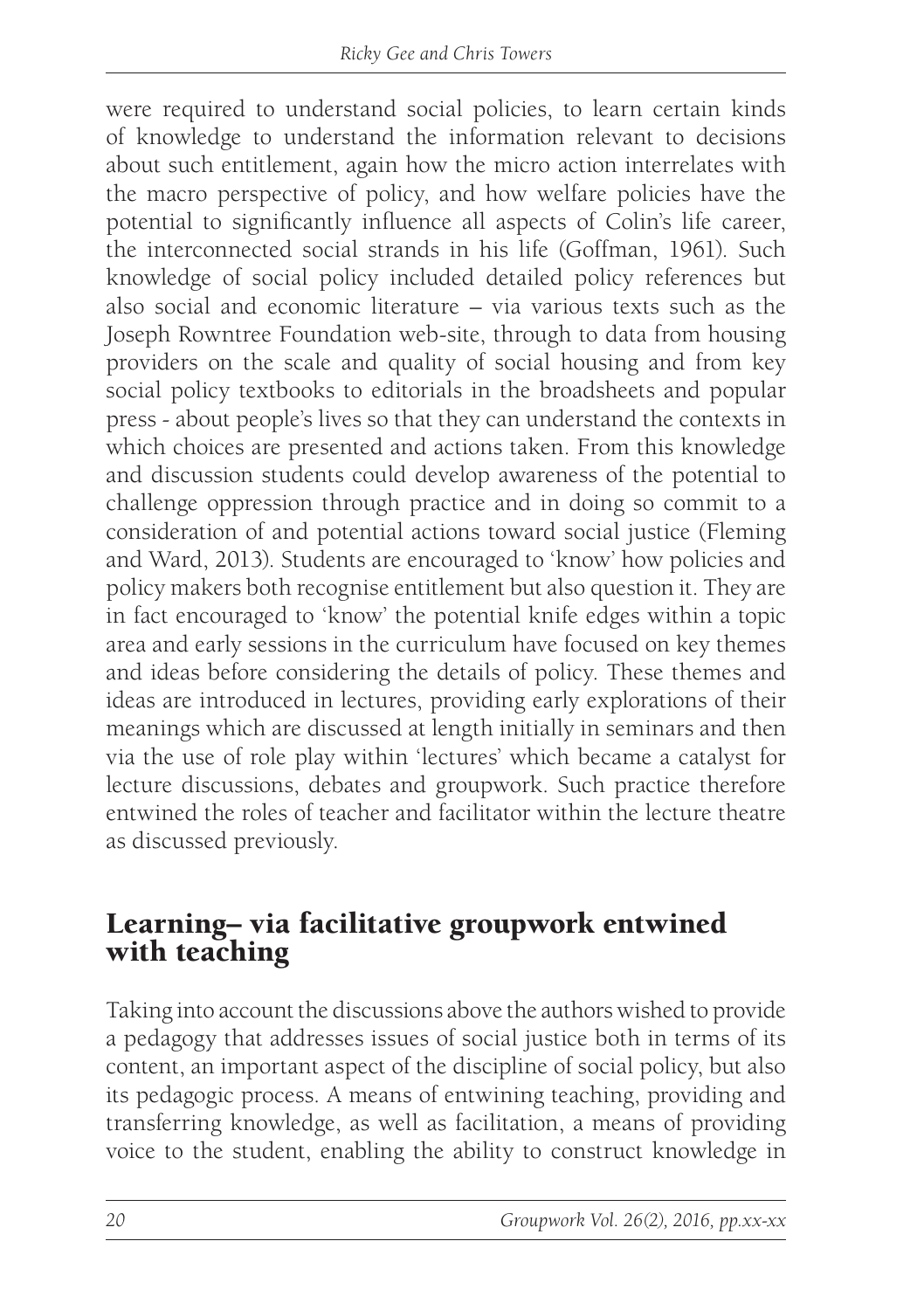the room, raises fundamental epistemological questions of whether students are passive receivers of knowledge or co-creators (Hofer and Pintrich, 2002). It is inevitably a mix of 'knowing' through 'experience' or through being 'taught', of revelation and discovery and it is via role play as described above that the authors recognised a mechanism that could allow this to occur. This section provides further insight into how learning was to occur via such expressed pedagogy.

Taking into account the authors' previous experiences of engaging with the module, the authors were aware that some of the hundred plus students involved in the module under reflection, may have 'known' social policy through direct or indirect experiences of welfare, whilst others may 'know' it through less direct means such as via social or mass media or via theory. It can furthermore be suggested that for some students 'knowing' social policy has been an emotive experience as they may have encountered welfare provision themselves, and, or, possibly experienced moral panics in which the media engage in moral indignation concerning a range of social and policy issues (Cohen, 1980). As teachers and facilitators of learning we felt it imperative to inform debates and discussion by utilising literature from a range of sources, potentially to challenge the 'natural attitude', before facilitating wider discussion. The writers had to deliver a body of knowledge, research and data concerning welfare entitlement, knowledge which had the potential to challenge myths and half-truths. Giving voice to prejudiced or poorly informed ideas was important whilst feeling a responsibility to engage the learners with wider knowledge, exposing them to different experiences and perspectives a means of embracing the idea of multiple readings upon a social situation, a space to consider the multiplicity and complexity of society (Caputo, 2000). Groupwork and role play, as previously mentioned, was a method of doing this, a method of engaging in an interplay between academic knowledge, personal and other less direct or mediated experiences.

Learners were asked to explore and reflect on the boundaries of various areas of social policy e.g. claims and claimants, the rights and wrongs as they saw them and the tension between competing ideas and values. Groupwork activity, both in the seminars and also in lectures allowed the authors to play one student idea off against another's, to advocate dialogue, to expose tensions between different ideas and in doing so they were raising awareness of policy dilemmas,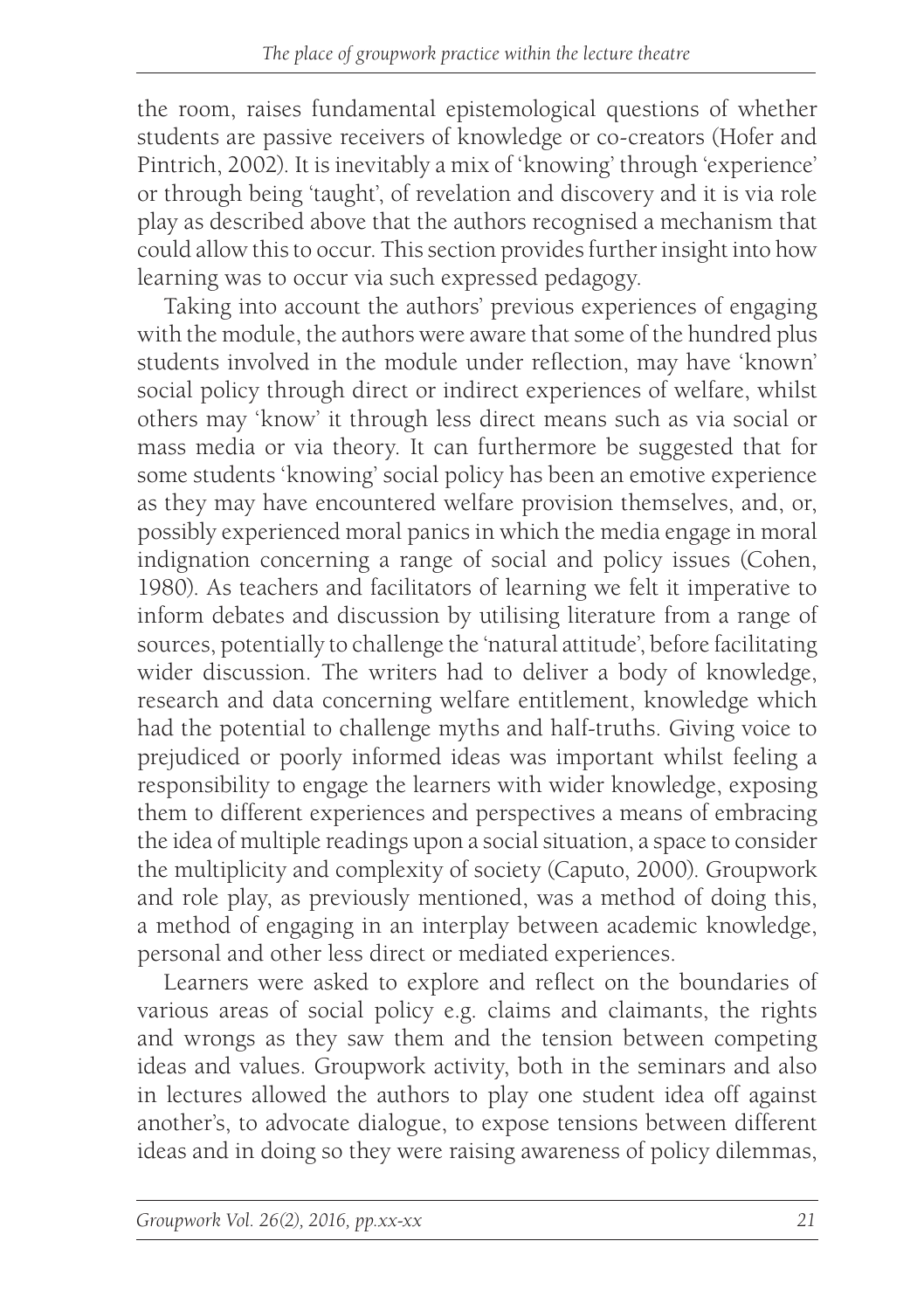encouraging interests in and commitment to social justice, however they interpret it, in the process. This raised awareness, exposing interest in competing and overlapping concepts such as structure and agency, the debate between whether or to what extent patterned arrangements or provision of welfare or services such as education, housing or health, in other words whether social structures, shape people, or to what extent do people experience choice or agency (Barker, 2015). This furthered understanding of different ideas and the cross-fertilisation of knowledge, linking different forms of knowledge and different ways of 'knowing'

#### Reflections upon practice

As indicated earlier the focus of the paper is the encouragement of groupwork facilitation, entwined with aspects of teaching, within the HE curriculum, even in the arena of the lecture theatre. Role play has been a pedagogic mechanism to allow this to occur. This section is to highlight the author's reflections of such activity, reflections that are to be informed not only via the author's own experiences and dialogue, but also consideration of feedback gained from the students, both in the very act of pedagogic practice but also via data gained from an evaluation form. Such an evaluation form is a means of gaining feedback, to inform practice, and is not to be viewed at this point as a research project in its own right. The section will provide details of the processes of reflection that have taken place so far and will also consider its limitations and potential development.

One of the main learning points for the authors engaging in such pedagogy described, has been the importance of the authors becoming more flexible with their practice and being prepared to 'let go' of control within the lecture theatre, as advocated by Offer (2001). The writers have been concerned more with providing learning opportunities that encourage sharing of ideas and exploration rather than following any set rules over how the teaching and learning 'should' proceed. The approach has been Socratic whilst accepting the need for elements of the didactic (Garavan, 1996). The authors have been keen to construct knowledge *with* the students rather than always *for* the students, to embrace a constructionist approach to learning (Brooks and Brooks,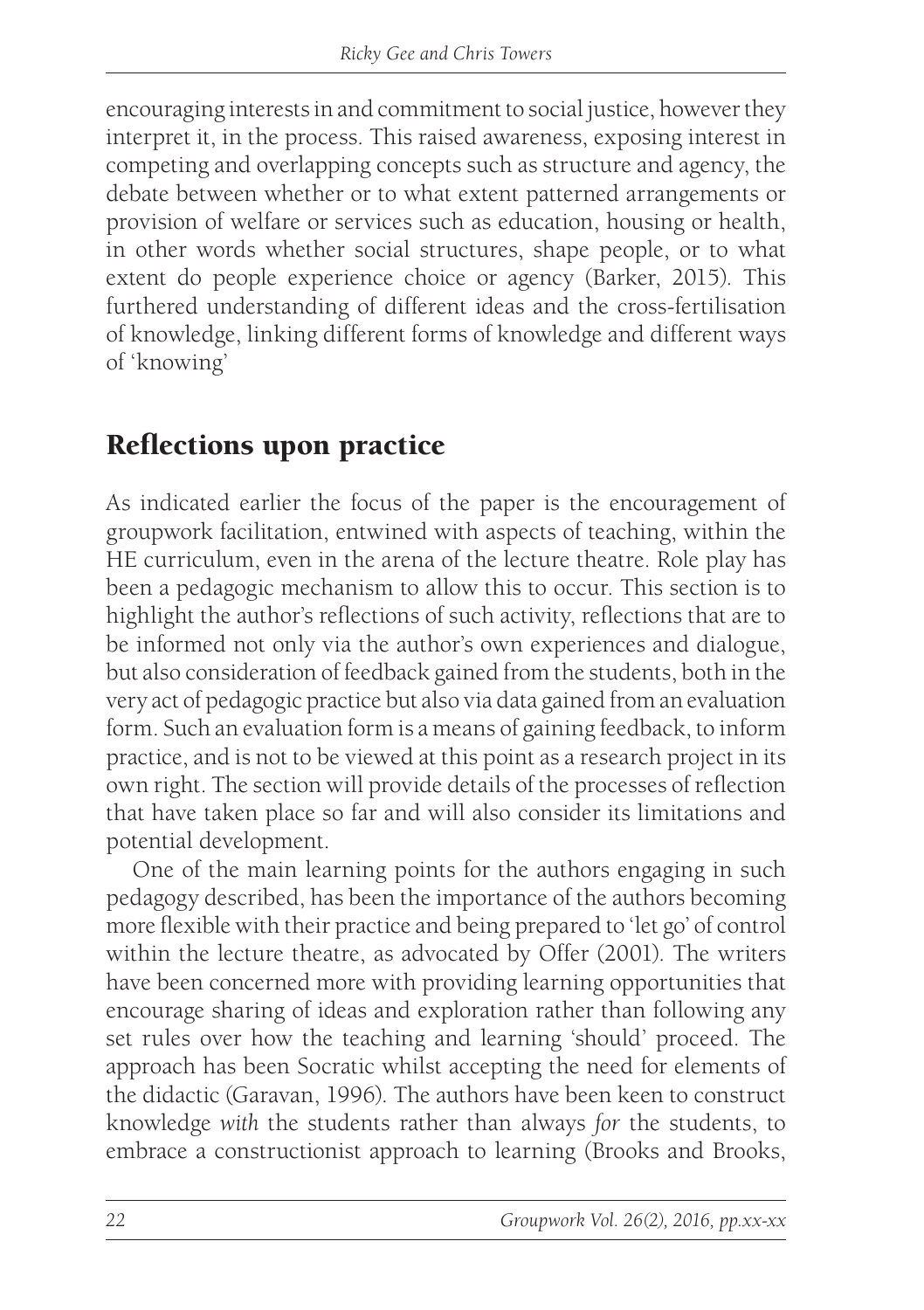1993). There were no set or stringent preconceived learning outcomes for each session, they would develop through the activity and consequences of the interactions rather than stated aims, whilst being framed by the overall module aims and outcomes. Groupwork, within the lecture theatre, provided the platform or means by which students would be co-constructors of knowledge. They were not just constructing subject knowledge but learning how to co-operate and debate, thus enhancing social skills, building confidence and even promoting psychological health, all possible outcomes of groupwork (Johnson and Johnson, 1989). Pair work and groupwork can also increase students' sense of control of their learning in ways that teacher fronted classes can sometimes not evoke (Carter and Newnan, 2001). The authors were concerned with issues of control and ownership, allowing students the chance to own the process of learning as much as develop subject knowledge.

The concern with constructing knowledge required different forms of leadership. It can be observed that the writers, in preparing students for the live role play, where the students themselves played specific characters, displayed the mutual aid referred to earlier (Shulman, 1979), whether through working together as learners generally or when working together on the co-production of knowledge. This was group as instrument where the leader seeks to establish trust within the group. At the same time the writers were facilitative of discussion, and whilst they were sometimes required to seek out responses to key questions and issues, they were also concerned to let students engage with and across each other, and in the process the tutors were passive and let the discussion develop by its own accord. If there was leadership it was the kind of leadership that was there to make participants aware of their own resources.

The concern was not necessarily to by-pass or ignore leadership but to have occasions when it mattered less and hearing different student voices. The writers had an important function to initially provide enough discipline knowledge, so that the sharing of ideas could take place, but also to make sure the group worked cohesively and that individual members did not dominate. The students had to trust in the lecturer that they would not let the discussion lose complete control. But whilst the writers were keen to keep some 'control' they were also concerned to not be dominant, wanting to let the group, to some extent,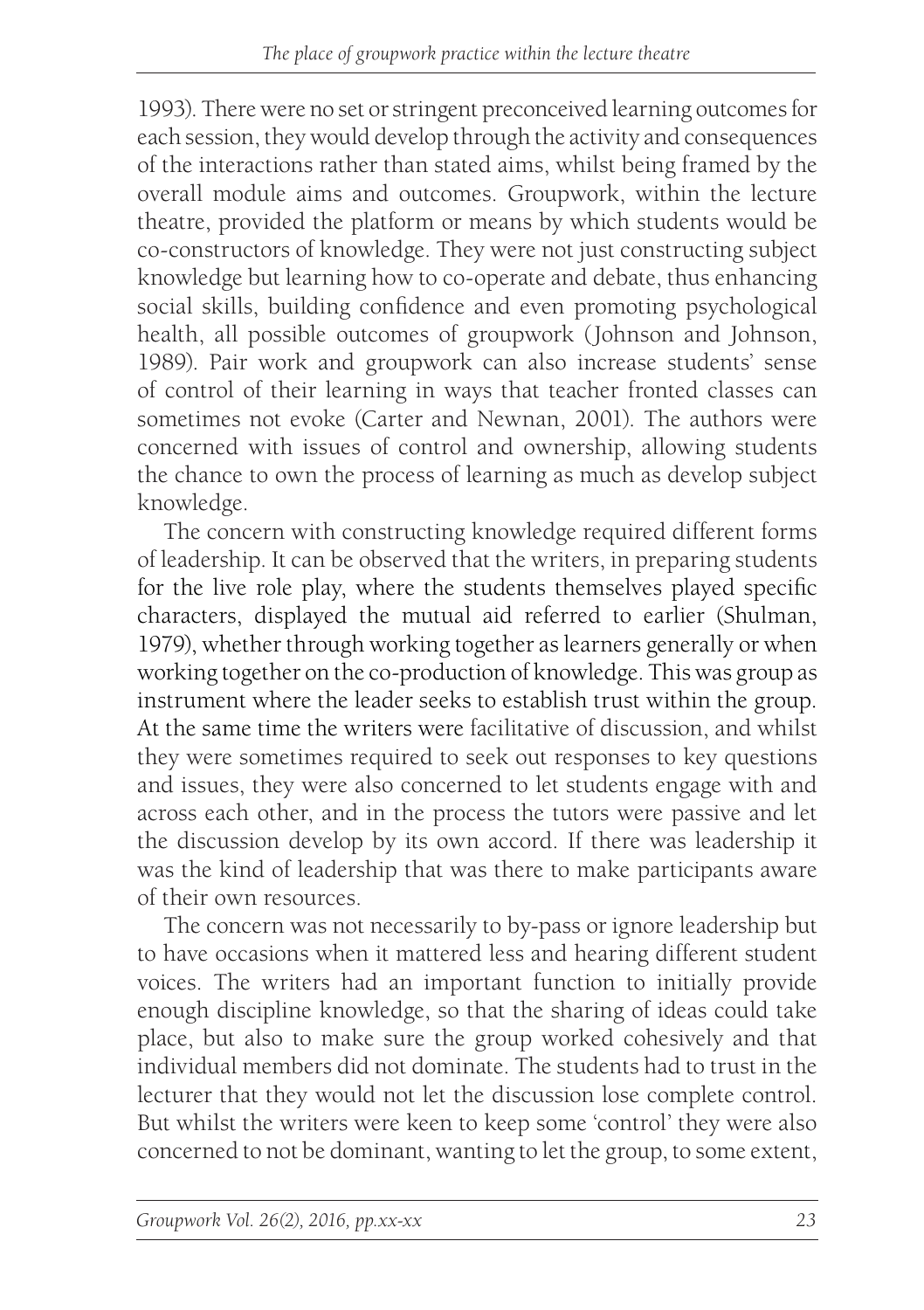to take responsibility for itself. This supports Douglas's (2000) notion that leadership is there to allow students as group members to exercise their own power and influence and to do so in the name of mutual benefit. Students were viewed as being important in their own right; that the facilitators of learning were to become the backdrop of activity rather than the student body itself.

It was important that the students had a shared purpose, to engage with the tensions of welfare entitlement explored in many of the role plays. Preston-Shoot (1987) suggests that it is important to work with a group where members consider shared aims, are reliant on each other, have some physical immediacy, retain some acknowledgment of group parameters and exist within a range of time-frames, although not to remain indefinitely. This shared purpose was important and students did have a sense of 'boundaries' in that they were encouraged not to talk over each other and let the other speak. They knew also that there were time boundaries and it was desirable that a number of issues be explored in each session. The lecturer was prepared to interject if any of these boundaries were crossed, keeping a sense of time and a certain level of 'control'. It was important also that students had a sense of the collective, some responsibility towards the group and its wider aims. Schulman's (1979) focus on the importance of mutual aid and the development of trust seems particularly pertinent here.

It must also be said that there was student involvement in the planning of the delivery of the role plays, for example a session on Personal Independent Payments, involved three students who volunteered to take part in the role play. All these students were keen to be involved in the development of the scenes as well as in the actual acting and the students met with the authors for groupwork sessions prior to the actual performances. The mere act of 'rehearsing' had the potential to evoke that sense of 'performance' in social interaction. The student group were recognising this aspect of 'performance' and role referred to by Coutu (1951) and Goffman (1959) and saw 'performance' in the way the character responded to her social situations. They saw how people can project impressions of themselves in social situations. This is not to presume that people lose authenticity (whatever that means) when in role, but to simply recognize that element of performance in human interaction. They were helping to develop the character and the plot and worked with the tutor with such awareness and understanding.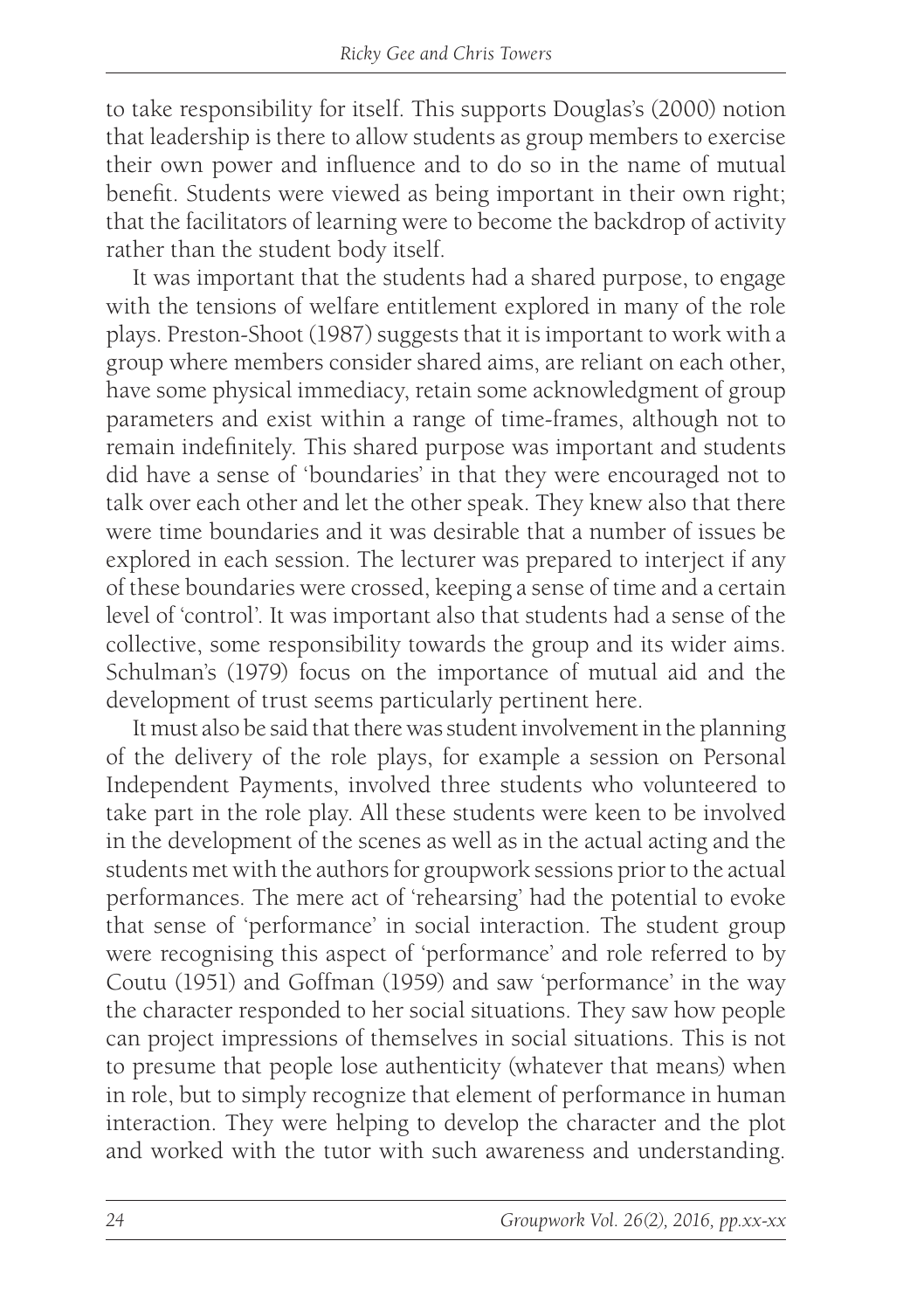Groupwork was thus taking place but informally, as an adjunct to the formal curriculum and with the tutor as the facilitator as well as the teacher. They were relating to the tutor and discussing core knowledge (Case et al, 1994) but also bringing in experiential knowledge and values of their own, sitting alongside what Shultz (1972) and Bickerstaff et al (2008) called the technocratic realities of policies. Teaching and learning were both being displayed, linked by their inter-dependence (Noddings, 2003)

The writers planned to conduct the role plays in the lecture session and have brief discussions with students as the 'action' unfolded with 'time outs' for such discussion. The seminars were to be the primary location for more in depth discussion of the issues identified. Whilst the literature acknowledges that pioneers of small group research advocate that such 'small' groups are good places for the development of relationships between theories, research and practice (Johnston and Johnston 1997; Lewin, 1943) the writers have found that the lecture hall as well as the seminar has promoted such development. The lecturers were not 'dominant' in the classroom and the students controlled and exercised their own power (Douglas, 2000, p.5). The lectures were important as they provided further framing of knowledge for the role plays that followed, where the lecture became the place for the kind of orbital communication referred to (Law, 1996). The writers were there to facilitate discussion and whilst they did prompt and encourage participation the lecturer input was at times minimal. Students talked to each other rather than simply with the lecturers and were raising new points, departing from the set questions we gave them. This was helping to develop new lines of enquiry and new knowledge, (Brooks and Brooks, 1993) and students were both assimilating and accommodating new knowledge (Blantner, 2009; Towers and Gee, 2012). For example, many discussions in regard to welfare entitlement saw students advocating different positions but also acknowledging the strengths of other ideas and sought degrees of consensus around some ideas with students raising more questions to each other rather than relying on the lecturer to acknowledge different ideas. The students were moving the debate from one theme to another rather than relying on the lecturer to do this, being more autonomous in their learning. This is not to say however that the lecturer was redundant or that it is even desirable that groups move to situations whereby the lecturer is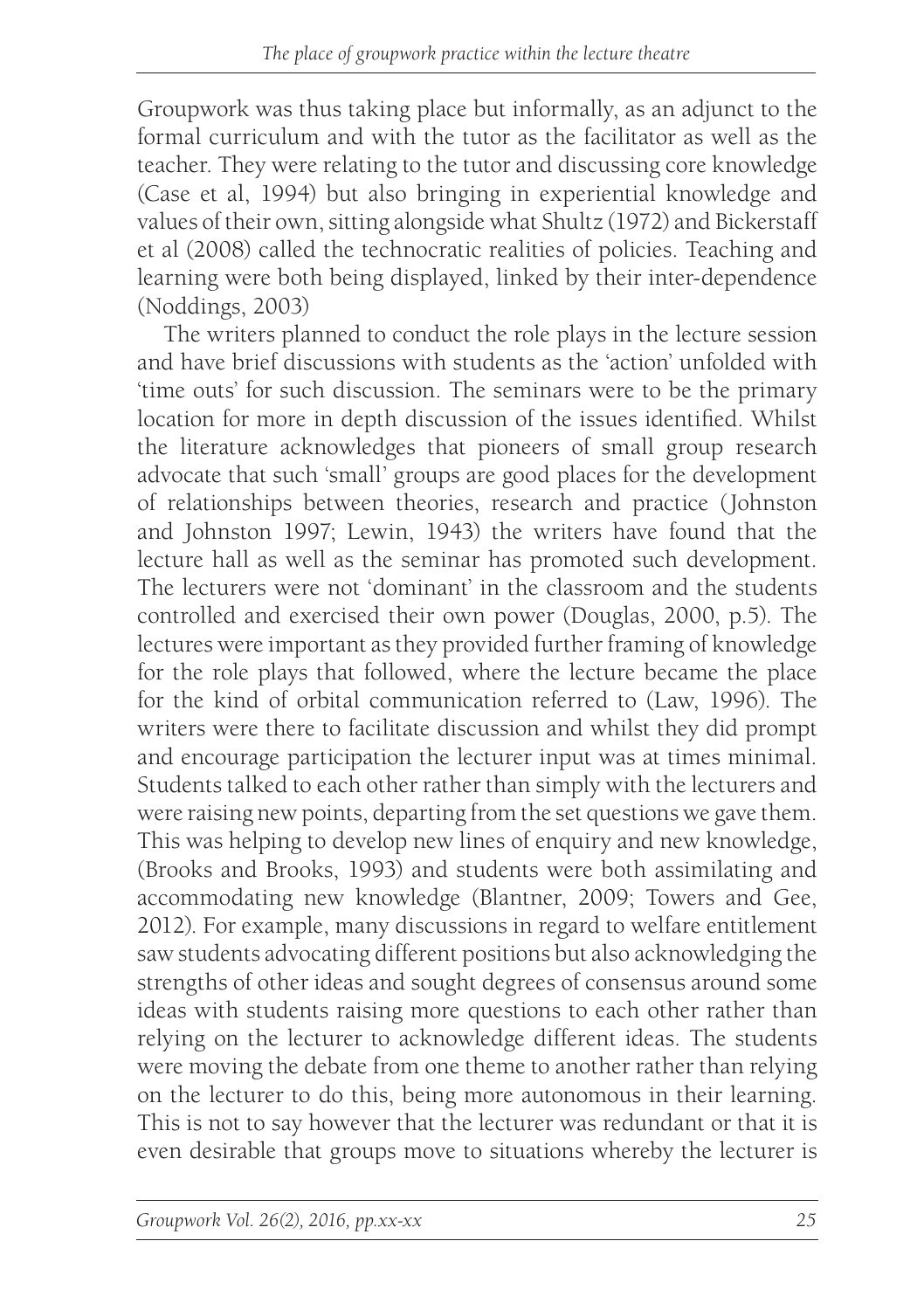redundant. There may be some contexts in which she plays a minimal role but others where it is imperative that she leads and instils knowledge that the students can base their further explorations upon. The writers did however find that there was no inherent conflict between the need to 'teach' and the need to facilitate and there was much evidence of 'good' learning where lecturers and students were engaging with each other as equal players. This was groupwork with large cohorts, blurring the distinction between seminars and lectures; facilitation and teaching. Students were learning through the experience of discussion as well as through the consumption of prior knowledge. They were actively not just discussing but there was evidence of reflection, another important feature of experiential learning (Itin, 1999). They were showing initiative in their own learning, analysing material but the learner was not just being involved in their own learning they were forwarding it themselves with active reflection building on each other's contributions in the group based discussion, taking place in a lecture theatre. There was certainly evidence of problem solving, communication and reflexivity, the areas in which students may learn to think on any level of complexity (Blantner, 2009) as they participated, whilst also developing critical thinking skills. The students were able to utilise the knowledge gained via these experiences for their assignments covering similar territory.

Feedback was important for this exercise and the writers prepared questionnaires for students to use within the classroom as they experienced the pedagogy and role plays unfold. Questions were asked to the student group about Colin's welfare entitlement within the role play session in pre-arranged 'time-outs' in which the writers stopped the action and talked to students outside of role. They then returned to their roles and students were left to consider not only their own responses to the actors but also to the comments and questions posed by the authors. Students submitted their written responses to questions at the end of the session and the results were evaluated. Students were asked in their evaluations about matters of content but also process. They were asked to detail their thoughts on the scenes but also on the activity itself, their evaluation of role play as a form of learning.

The authors' reflections suggest that the students engaged with the issues as many were involved, and were animated, in discussion, where engagement was occurring both in lectures and seminars and in some senses there was more of the orbital communication in the post lecture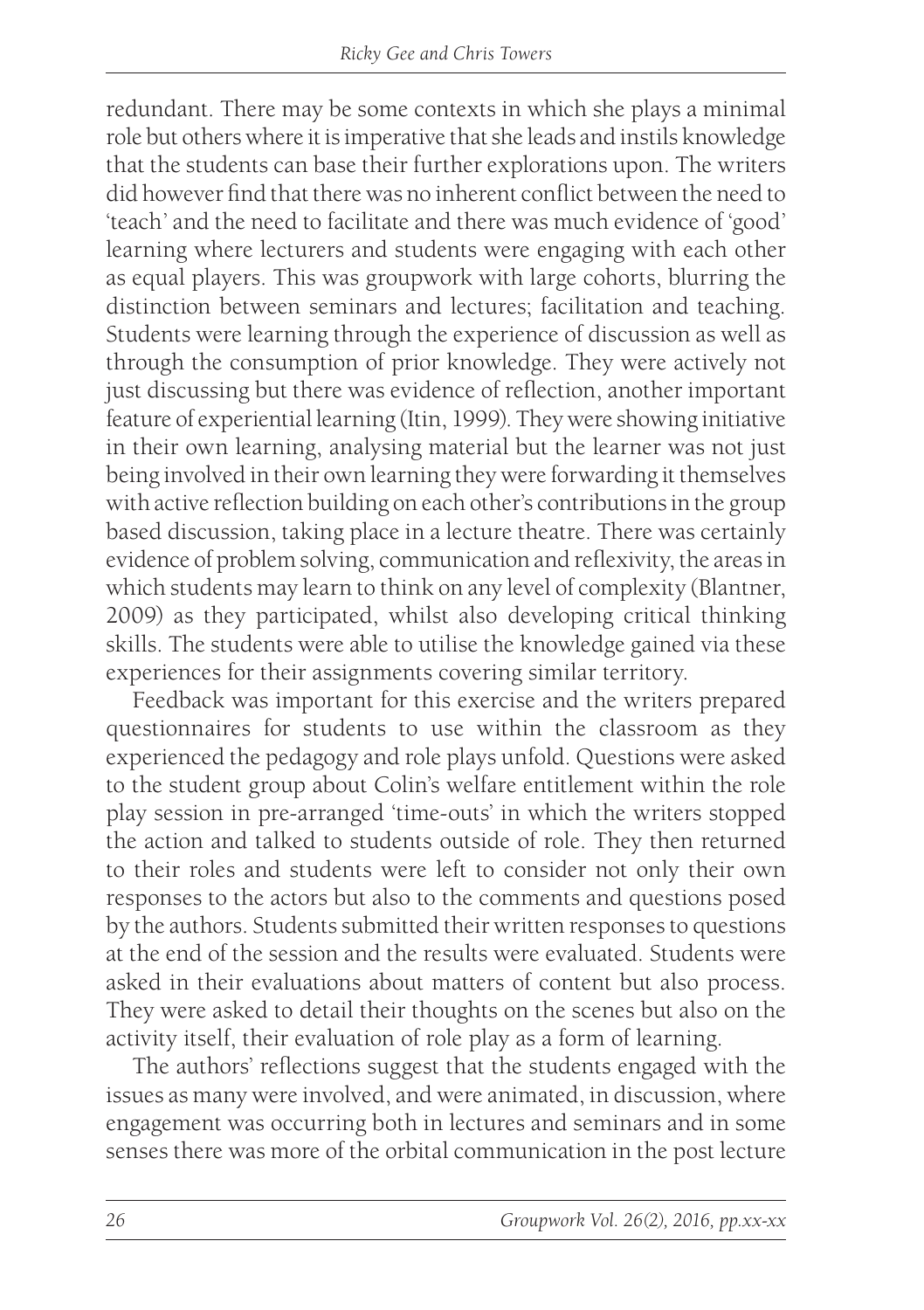discussion where students were able to engage 'there and then' with the issues they had just 'seen'. In fact the comments from students, gained via the questionnaire, directly reflected this. The level of enthusiasm for each role play scene is documented in student feedback with 87% of students finding the session 'very interesting' and the same percentage found it 'very useful' or 'useful', where also many students expressed the idea that the learning was less remote and the material more relevant and more accessible, for example one student observed:

*I find it a more in depth way of understanding certain issues.*

This sentiment was also echoed by another student, but in a sense she took the theme further, acknowledging that the learning became 'deeper' but also saying that:

*I was able to visualise the scenarios in a working environment and see how professionals reach working decisions.*

It seems that engagement was on the level of 'seeing' the links between theoretical discussion in the classroom and practices in paid employment and that furthermore this learning was through the senses, via the reading of detailed live moving texts rather than just through the reading of the written word. Another student reflected how much their learning was a

*…tangible experience from which to recall material learnt in the classroom as a way of revising for the end of year examination*

It is worth noting that while such learning could be a means of seeking to gain grades, for many the experience was also an acknowledgement of process for one student said they

*…liked the way we talked with and learnt from you (the authors) but also from one another.*

Feedback from students suggested that the various groupwork activities, be they in the lecture or seminar room or indeed in the 'rehearsals', showed that whilst the 'teacher' was both facilitator and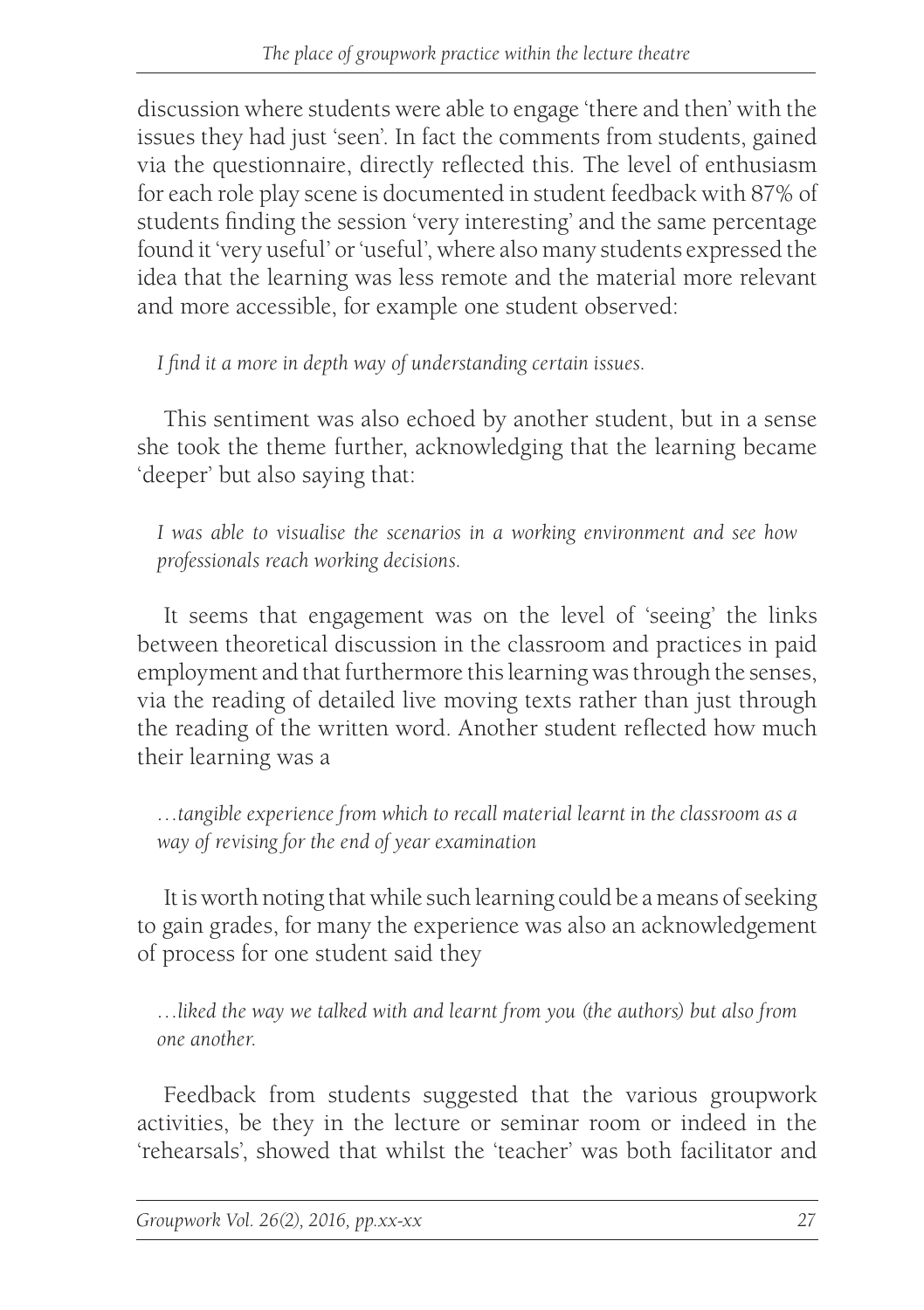leader and through these various roles, operating on Offer's (2001) continuum of learning forms, they also allowed for group participation in their own construction of learning. Many students reflected on how they did feel part of the process of learning with one observing that

*…for me this was actually learning in action for I was playing a part in the drama and it was fun as well as instructional.*

Students clearly valued not just the actual performance to the cohort, but also dress rehearsals. They were keen to offer their own ideas on the development of the story but also the acting out of the scenes. One student said that she felt 'glad to be part of things, to contribute to my own learning.' Such was the level of enthusiasm for this they observed

*…would it be a good idea to devote a whole lecture Session to a role play and discussion or is best to have it only as part of a lecture?*

To ask the question shows a level of enthusiasm and involvement. There were elements of tutor as 'expert', banking pedagogy (hooks, 1994), but for the greater part the students were co-producers of the knowledge, consistent with a form of critical pedagogy. The tutor adopted a different form of leadership, more facilitative (Douglas, 2000) and neutral (Law, 1996), bringing forth different kinds of knowledge. Many students felt or implied that this form of learning was 'new' with one student commenting that they thought that this form of pedagogy had

…developed my understanding of both the module and also the things that affect our lives.

The feedback also compared this method of learning with other methods employed, with one student saying that 'other lecturers should use this method of learning'. The way of learning seems imbued with many risks, both for the teacher/facilitator and the student. We were all aware of this as we rehearsed together and then acted out in front of the wider student group. Groupwork took place both within our small group and in the wider 'group' and in all settings, communication was orbital at almost all times, no matter what the setting or group composition. This was evident and so was risk and the authors shared their thoughts on this with the students suggesting that this was perhaps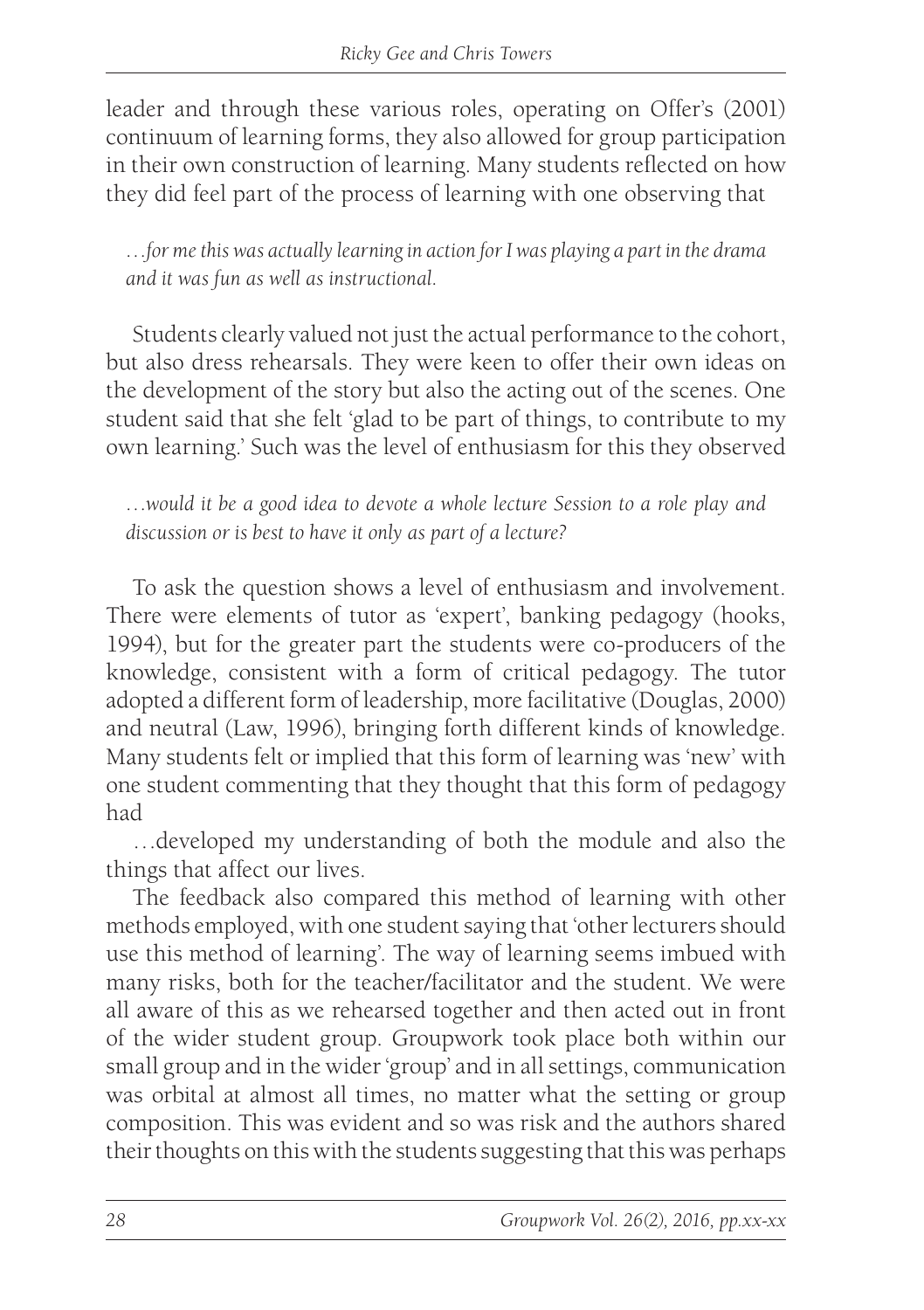'new' as a method of learning and that things could go 'wrong'. But they and the authors both understood that to be creative and developmental in teaching and learning one has to embrace risk taking, as one leaves the easy securities of the structured lesson behind (Ireson, 1999).

## **Conclusions**

This paper has explored the extent by which groupwork, in conjunction with teaching practices, can be used in lecture settings and has set out how role play within such contexts enhances learning, promoting active rather than passive learning. The writers' experiences conclude that groupwork is possible in such settings and the use of role play facilitated this trend. It allowed for a certain dynamism in the classroom and allowed the lecturers to draw the students/learners into orbital communication, whereby they talked with each other in the large class and needed little or no prompting to engage in this activity. One can conclude from this that the lecture itself is no more redundant as a form of teaching/facilitation than other forms in its capacity to invite participation.

## References

- Barker, C. (2005) *Cultural Studies: theory and practice*. London: Sage
- Biggs. J. (1999) *Teaching for Quality Learning at University*. Buckingham: SRHE and Open University Press
- Blakemore, K. and Warwick-Booth, L. (2013) *Social Policy- an introduction*. 4th edition. Maidenhead: Open University Press
- Blatner, A, (2009) Role-playing in Education. [Accessed 29 June 2011 at http:// www.blatner.com/adam/pdntbk/rlplayedu.htm]
- Boud, D., Cohen, R. and Sampson, J. ( 2001) *Peer learning in higher education: learning from and with each other.* London: Kogan Page.
- Brookfield, S.D. ( 2009) *Self-directed learning: Iinternational handbook of education for the changing world of work.* 2615-2627 if this is a book needs place of pub and publisher, if chapter in another book – needs full details of the original
- Brooks, J. and Brooks, M. (1993) *In Search of Understanding: The Case for Constructivist Classrooms.* place of publication*?* ASCD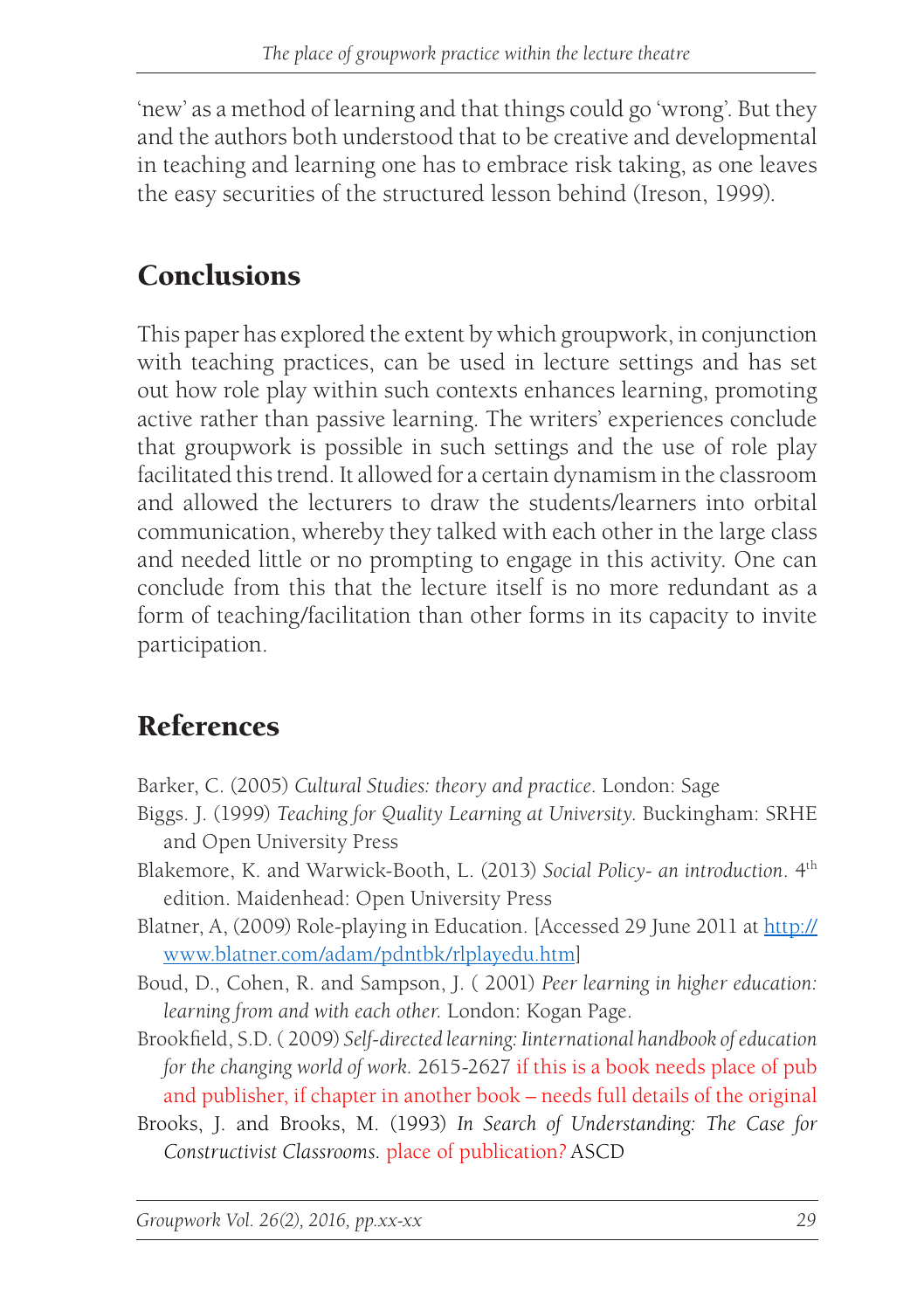- Brown, R. (1999) *Group processes: Dynamics within and between groups. (2nd ed.)* Oxford: WileyBlackwell
- Brown, P. (2009) *Beyond reason? The limitations of rationality: A tautological concept*. Place of publication or event King's Risk Research Symposium
- Carter, R. and Nunan, D. ( 2001) *The Cambridge guide to teaching English to speakers of other languages.* Cambridge: Cambridge University Press
- Case, R., Harper, Tiley, S. and Weins, J. (1994) Stewart on teaching versus facilitating: a misconstrued. *Canadian Journal of Education / Revue canadienne de l'éducation ,*19, 3, Summer, 287-298
- Clark, R. (1999) From text to performance , interpretation or traduction ? Trevor Griffiths, 'Fatherland' as directed by Ken Loach. *Language and Literature*. 8, 2, 99–123
- Cohen, S. (1980) *Folk Devils and Moral Panics* (2nd ed). London: Routledge
- Colini, S. (2012) *What are universities for?* London: Penguin
- Coutu, W. (1959) Role playing versus role taking: an appeal for clarification. *American Sociological Review,* 16, 2. April, 1951 full page numbers?
- Davis, W.M. ( 2009) *Groupwork as a form of assessment: common problems and recommended solutions*. Published on line *High Educ* , 58, March, 563-584 full title of journal and does it need an online address
- Deneve, K. M. and Heppner, M.J. (1997) Role play simulations- the assessment of an active learning technique and comparisons with traditional lectures. *Innovative higher education,* 21, 3, Spring page numbers?
- Dolmans, D., Wolfhagen, I., van der Vleuten, C. & Wijnen, W. (2001) Solving problems with groupwork in problem-based learning: Hold on to the philosophy. *Medical Education*, 35,9, 884–889.in W.M. Davis ( 2009) Groupwork as a form of assessment: common problems and recommended solutions. Published on line *High Educ,* March, 58,563–584 needs online address?
- Douglas, T. (2000) *Basic Groupwork* (2nd ed). London: Routledge
- Entwistle, N. & Waterston, S. (1988) Approaches to studying and levels of processing in university students. *The British Journal of Educational Psychology*, 58, 258–265. in W.M. Davis, ( 2009) Groupwork as a form of assessment: common problems and recommended solutions. Published on line *High Educ* ,58, March, 563–584 needs online address?
- Fleming, J. and Ward, D. (2013) Facilitation and groupwork tasks in self-directed groupwork, Groupwork , 23, 2, 48-66
- Fletcher- Morgan, C. and Leyland, K. (2010) Making people more responsible: The Blair governments programme for changing citizens' behaviour. Political Studies, 58, 3, June, 427-449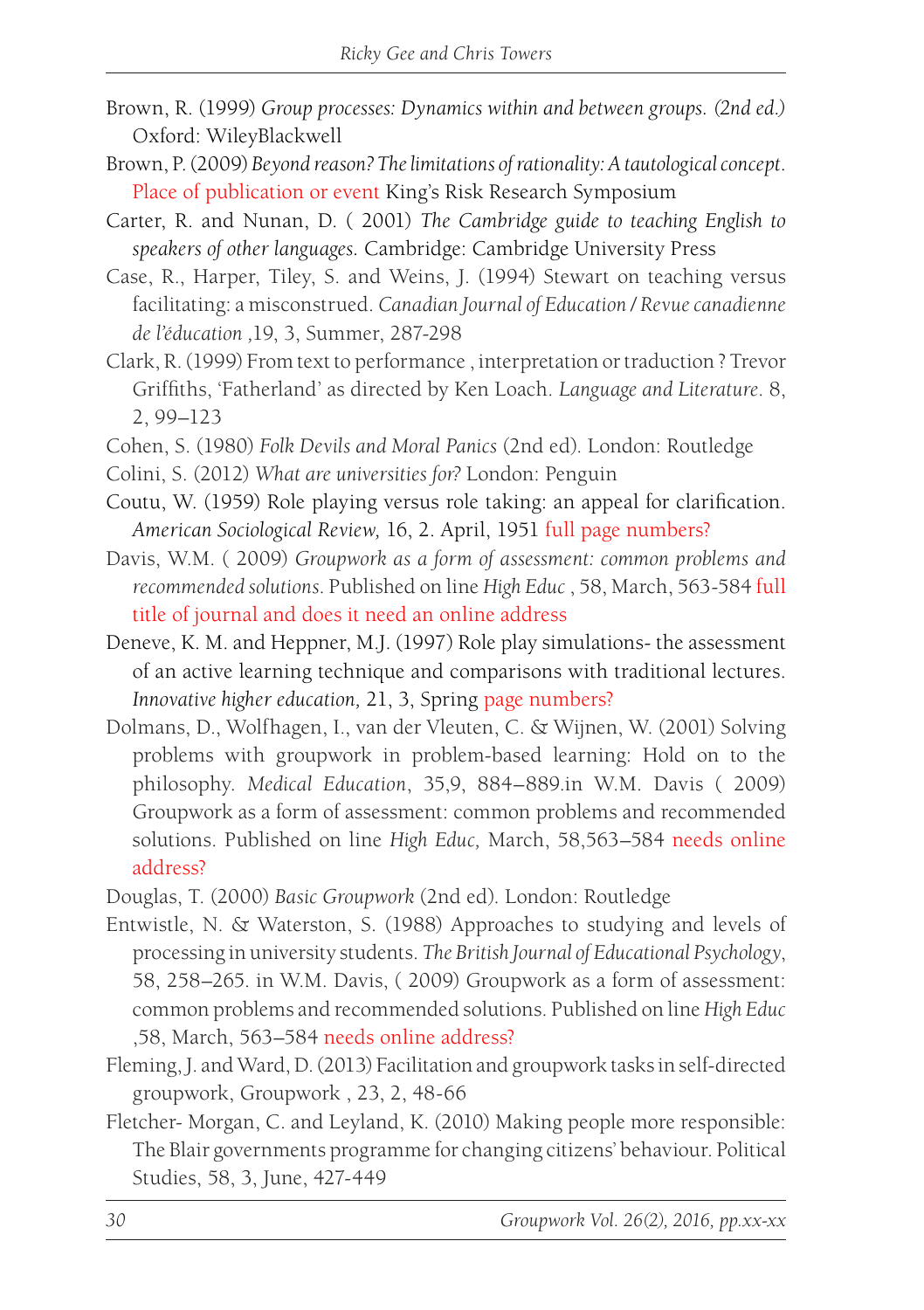- Forsyth, D, R. (2005) Group Dynamics (4th ed). Belmont CA.: Wadsworth Publishing
- Garavan, T.N. ( 1996) Cases in Irish Business strategy and policy.*Cengage Learning EMEA, 3–.* Needs full reference
- Giddens, A. (1979) Central problems in social theory. London and Basingstoke: Macmillan
- Goffman, E. (1955) 'On face work' in C. Lemert (Ed.) (2010) Social Theory. The multicultural Readings. Philadelphia: Westview Press (pp 338-343)
- Goffmann, E. (1959) The presentation of self in everyday life. USA: Anchor Books
- Goffman, E .(1961) 'The moral career of the mental patient'. in Asylums, New York: Anchor Books Needs editor, date and page numbers
- Hall, A. and Midgeley, J. (2004) Social policy for development. London: Sage
- Hofer, B.K. and Pintrich, P.R. ( 2002) Personal epistemology. The psychology of beliefs about knowledge and knowing. London: Routledge.
- hooks, b. (1994) *Teaching to transgress*. New York and London: Routledge
- Ireson, J., Mortimore, P. and Hallam, S. (1999) *The common strands of pedagogy and their implications*. in P.Mortimore ( Ed.) Understanding pedagogy and its impact on learning. London: P.Chapman page numbers?
- Itin, C.M. (1999) Reasserting the philosophy of Experiential Education as a vehicle for change in the 21<sup>st</sup> Century. The Journal of Experiential Education, 22, 2, 91-98
- Johnson, D, W. and Johnson F, P. (1997) Joining Together. Group theory and group skills. Boston: Allyn and Bacon
- Johnson, D.W. and Johnson, R.T. (1989) social skills for successful group work. Educational leadership. [Accessed date? at https://www.researchgate. net/profile/David\_Johnson50/publication/234590538\_Social\_Skills\_for\_ Successful\_Group\_Work/links/00b7d5261b54ebe322000000.pdf]
- Joyner, B. and Young, L. (2006) Teaching medical students using role play: twelve tips for successful role play. *Medical Teacher*. 28, 3, 225-229 Is this referenced in the text?
- Klein, J (1961) *Working with Groups. The social psychology of discussion and decision.* London: Hutchinson
- Knowles, M, S. ( 1975) *Self-directed learning. A guide for learners and teache*rs. New York: Association Press
- Kremer, J. & McGuiness, C. (1998) Cutting the cord: Student-led discussion groups in higher education. *Education /Training,* 40, 2, 44–49. in W.M. Davis, ( 2009) Groupwork as a form of assessment: common problems and recommended solutions. Published on line *High Educ* 58, March, 563-584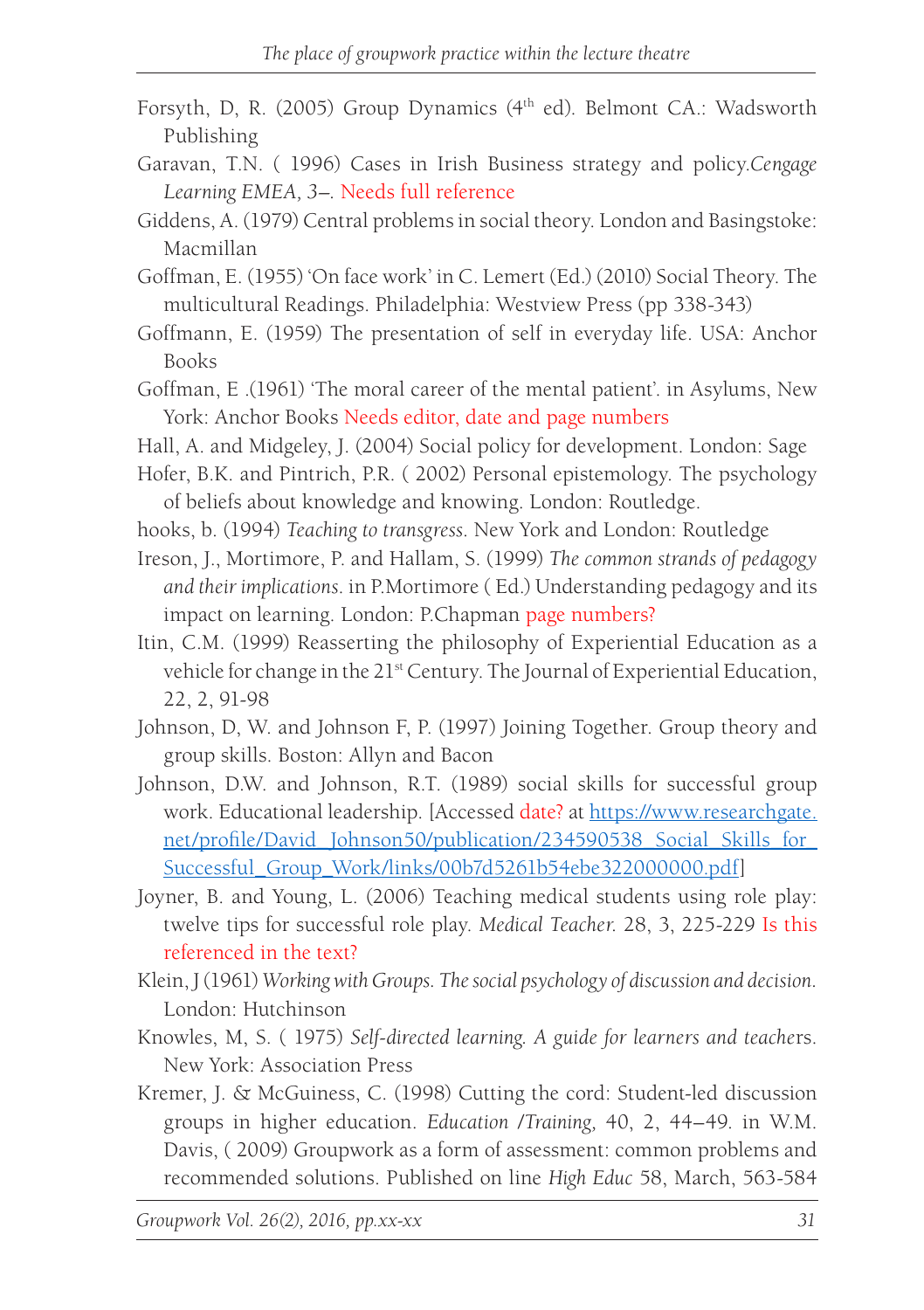needs full journal title and web address

- Laird, D. ( 1985) *Approaches to training and development*. Reading, Mass: Addison-**Westley**
- Law, B. (1996) 'Careers education in the curriculum', in A.G. Watts, B. Law, J. Killeen, J. Kidd and R. Hawthorn (Eds.) *Rethinking Careers Education and Guidance: Theory, Policy, and Practice*. London: Routledge ( pp. 216-232)
- Love, K. (2013). Higher education, pedagogy and customerisation of teaching and learning, *Social theory and education research* 2. London, 2013. Sage Library or educational thought and practice. In. M. Murphy (Ed.) *Social theory and education research, Vol. 2.(*2013) London: Sage Is this a full citation in another book? If so we don't need the details of the book where it is cited.
- Mills, T. (1970) *Readings on the sociology of small groups.* Englewood Cliffs, NJ:Prentice-Hall
- Noddings, N. (2003) Is teaching a practice. *Journal of Philosophy of Education*, 17, 2. 241-251
- Offers in Gothard, W., Mignot,initial? Ruff, M. (2001) *Careers Guidance in Context*. London: Sage Publications Ltd Is this a chapter in a book? No initial for Offer, title or page number
- Quitadamo, I.J., Brahler, C.J. and Gregory, J. ( 2009) Peer led team learning : a prospective method for increasing critical thinking in undergraduate science courses. *Science Educator,* 18, 1, Spring , 29-39
- Phillips, M. (1965) *Small Social Groups in England*. London: Methuen
- Preston-Shoot, M. (1987) *Effective Group Work*, Basingstoke: Macmillan in Phillips, J ( 2001) Group work in Social Care Planning. London. Jessica Kingsley Is this a citation or a chapter? If citation, doesn't need the original book – if a chapter needs page numbers
- Robert, S., Kerr, B. and Miller, N. (1992) *Group process, group decision, group action*. Buckingham : Open University Press
- Schultz, A. (1972) *The Phenomenology of the Social World*. London: Heinemann
- Scott, I .(2011) The learning outcomes in Higher Education. Time to think again? *Worcester Journal of Learning and Teaching needs full citation*
- Schulman, L. (1979) *The Skills of Helping Individuals and Groups*. Itasca, Ill.:Peacock.
- Smeardon, B.A., Burkham, D.T. and Lee, V.E (1999) Access to constructivist and didactic teaching. Who gets it ? where is it practised ? *Teachers College Record,* 101, 1, 5-34
- Smith, M. K. (2001) 'Action research', the encyclopedia of informal education, [ Accessed at date? www.infed.org/research/b-actres.htm ]
- Staddon, P. and Standish, E. (2012) Improving the student experience. *Journal*